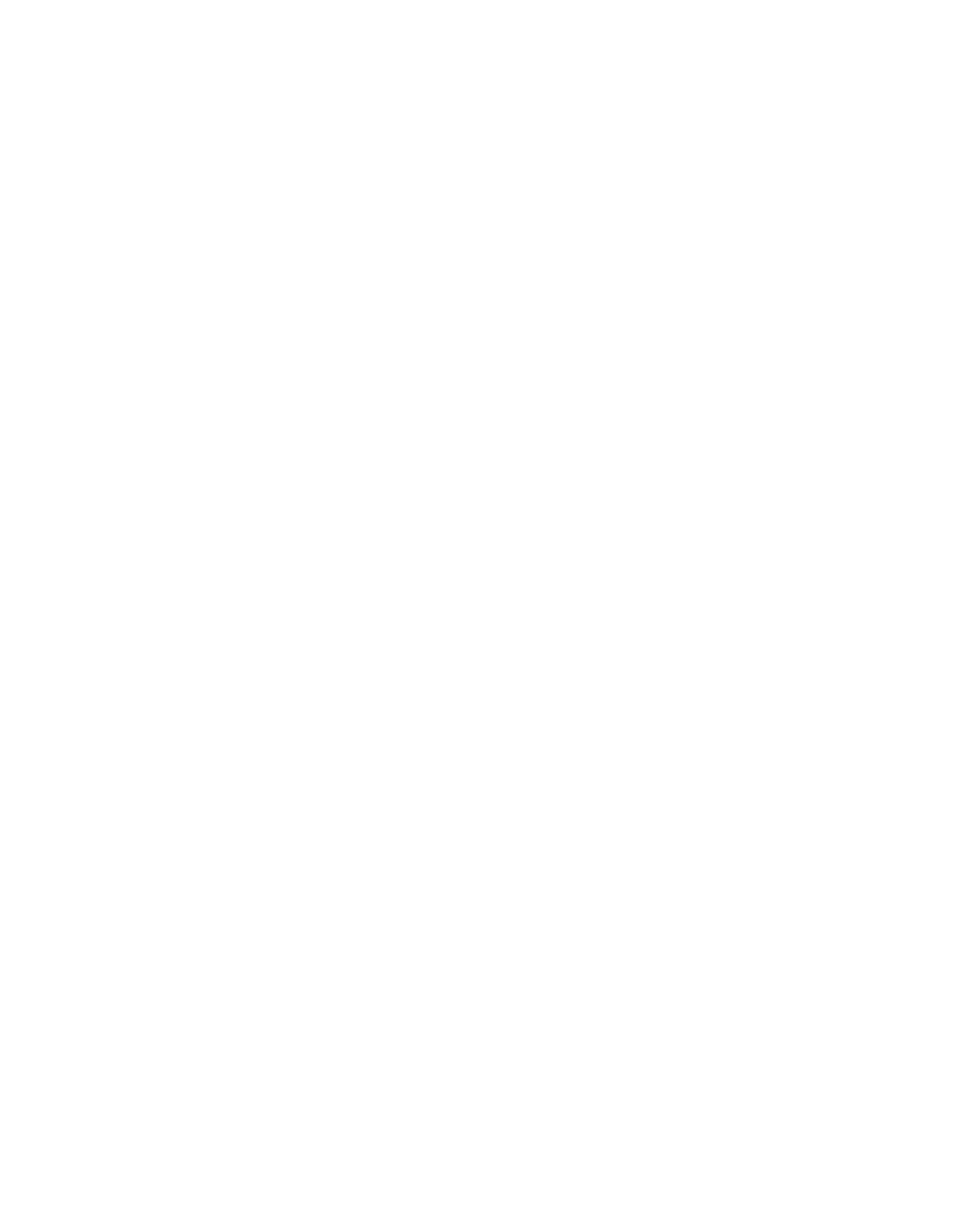## 2022 Planning Work Program (PWP)

for the

#### La Crosse Area Planning Committee (LAPC), the Metropolitan Planning Organization for the La Crosse, WI – La Crescent, MN Urbanized Area

#### CONTACTS:

All questions, comments, or requests for documents and services may be directed to:

Peter Fletcher, Executive Director Phone: 608.785.5977 Email: [pfletcher@lacrossecounty.org](mailto:pfletcher@lacrossecounty.org)  or Jackie Eastwood, Transportation Planner Phone: 608.785.6141 E-mail: [jeastwood@lacrossecounty.org](mailto:jeastwood@lacrossecounty.org)

At:

La Crosse Area Planning Committee La Crosse County Administrative Center 212 6<sup>th</sup> St N, Room 2300 La Crosse, WI 54601

This Transportation Improvement Program and other LAPC documents, meeting minutes and agendas, and other information may also be obtained on our website at [www.lacrossecounty.org/mpo.](http://www.lacrossecounty.org/mpo)

To request this document in an alternate format, please contact Jackie Eastwood at 608.785.6141 or a[t jeastwood@lacrossecounty.org.](mailto:jeastwood@lacrossecounty.org)

This Planning Work Program is funded in part through grants from the Federal Highway Administration and Federal Transit Administration, U.S. Department of Transportation; Wisconsin Department of Transportation; and Minnesota Department of Transportation. The views and opinions of the authors expressed herein do not necessarily state or reflect those of the U. S. Department of Transportation or other funding agencies.







U.S. Department of Transportation **Federal Transit Administration** 

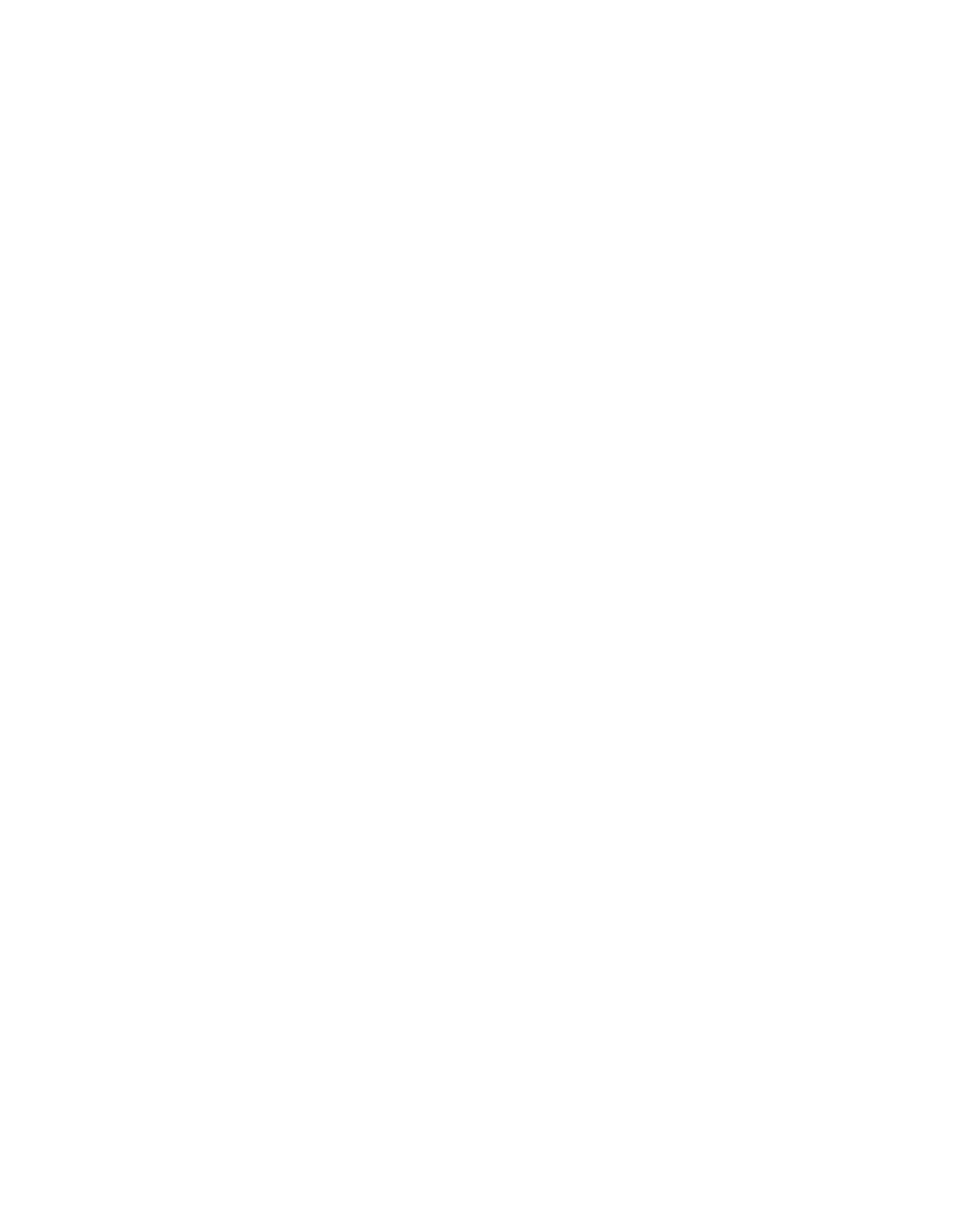## Table of Contents

| ${\sf Introduction}\,\,\,\,\,\,$ |             |
|----------------------------------|-------------|
|                                  |             |
|                                  |             |
|                                  |             |
|                                  |             |
|                                  |             |
|                                  |             |
|                                  |             |
|                                  |             |
|                                  |             |
|                                  |             |
|                                  |             |
|                                  |             |
|                                  |             |
|                                  |             |
|                                  |             |
|                                  |             |
|                                  |             |
|                                  |             |
|                                  |             |
|                                  |             |
|                                  |             |
| Previous Work                    | $\ldots$ 10 |
|                                  |             |
|                                  |             |
|                                  |             |
|                                  |             |
|                                  |             |
|                                  |             |
|                                  |             |
|                                  |             |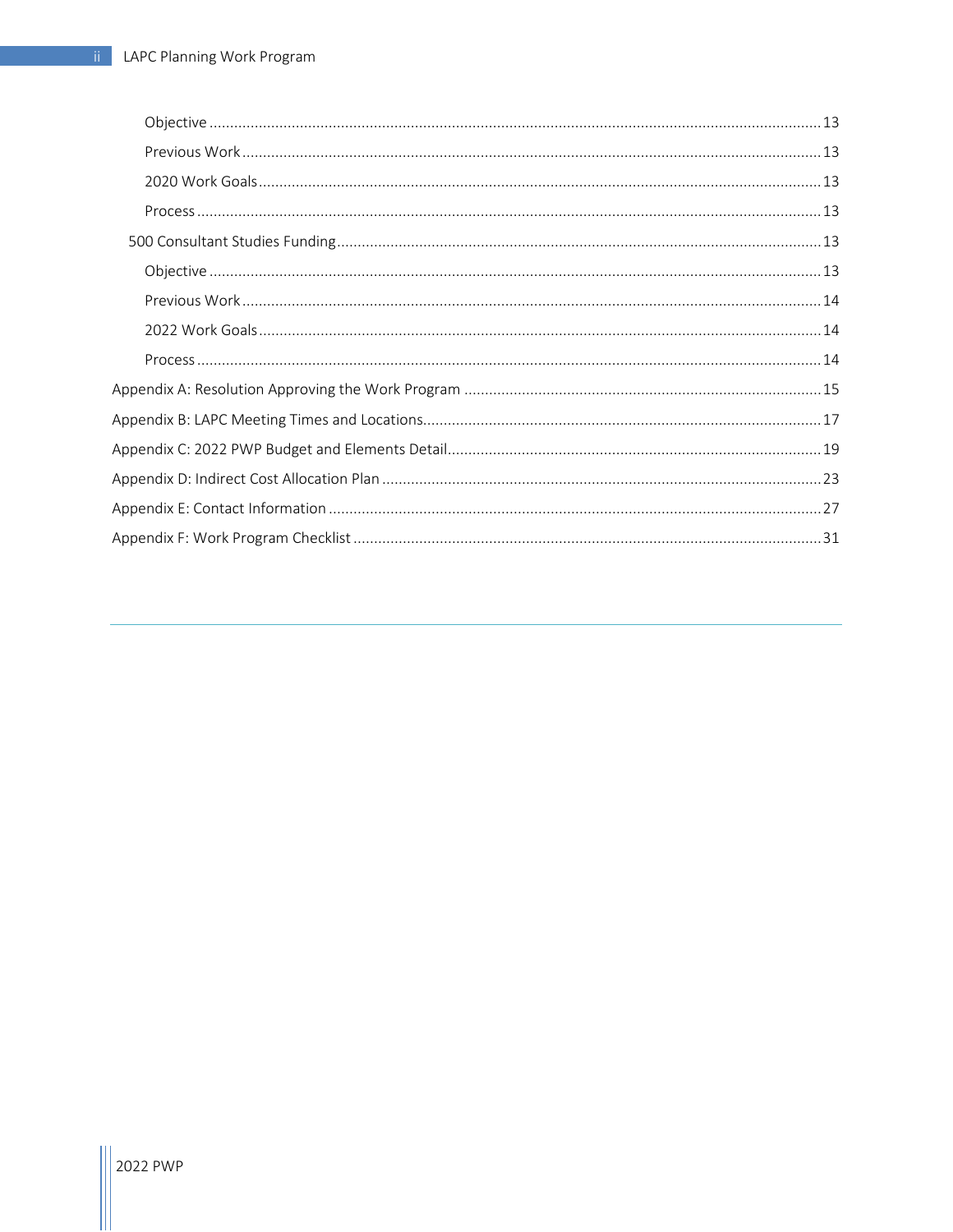## <span id="page-6-0"></span>Introduction

### <span id="page-6-1"></span>Introduction

The *2022 Planning Work Program for the La Crosse Area Planning Committee* (PWP, work program) presents work activities that the La Crosse Area Planning Committee (LAPC) will undertake as the designated Metropolitan Planning Organization (MPO) for the La Crosse, Wisconsin and La Crescent, Minnesota Metropolitan Planning Area (MPA).

The PWP is developed with the input and cooperation of the local municipalities, agencies, transit providers, and the public through the LAPC Policy Board, technical committees, and public participation process. Input is also sought from the Federal Highway Administration (FHWA), Federal Transit Administration (FTA) and Minnesota and Wisconsin Departments of Transportation (MnDOT and WisDOT). The PWP is developed to be consistent with the guidance provided in the *[Wisconsin Department of Transportation Unified Planning Work](https://wisconsindot.gov/Documents/doing-bus/local-gov/plning-orgs/unified-plan.pdf)  [Program Handbook.](https://wisconsindot.gov/Documents/doing-bus/local-gov/plning-orgs/unified-plan.pdf)*

The work program implements *Beyond Coulee Vision 2040,* the metropolitan transportation plan (MTP) for the La Crosse and La Crescent area, adopted by the LAPC in September 2020 in accordance with Fixing America's Surface Transportation (FAST) Act, which was signed on December 4, 2015.

## <span id="page-6-2"></span>MPO Resolution

Resolution 11-2021 approving the 2022 Planning Work Program is included i[n Appendix A.](#page-19-3)

## <span id="page-6-3"></span>Self-Certification

Self-certification of the metropolitan planning process in accordance with 23 CFR 450.334(a) is included in the resolution adopting the Planning Work Program. The LAPC certifies that the metropolitan transportation planning process is being carried out in accordance with all applicable requirements including:

• 23 U.S.C. 134 and 49 U.S.C. 5303. The current documentation and approvals include:

| <b>Transportation Plan</b>                           | Beyond Coulee Vision 2040: A performance-based approach to moving<br>people and goods; adopted September 16, 2020.                                                                    |
|------------------------------------------------------|---------------------------------------------------------------------------------------------------------------------------------------------------------------------------------------|
| Transportation Improvement<br>Program (TIP)          | 2021-2024 LAPC Transportation Improvement Program; approved on<br>October 21, 2020.                                                                                                   |
| Planning Work Program (PWP)                          | 2021 LAPC Planning Work Program; approved on November 18, 2020.                                                                                                                       |
| <b>Public Participation Plan</b>                     | Public Participation Plan for the La Crosse Area Planning Committee;<br>approved on March 20, 2019.                                                                                   |
| MPO Cooperative Agreements                           | WisDOT/MTU, May 8, 2017; MnDOT/MTU, November 14, 2012;<br>MnDOT/MTU, November 15, 2017; Intermunicipal Agreement for<br>Metropolitan Planning Organization, approved August 21, 2019. |
| <b>Metropolitan Planning Area</b><br><b>Boundary</b> | Approved by the LAPC and MnDOT on March 20, 2013; approved by<br>WisDOT on July 30, 2013.                                                                                             |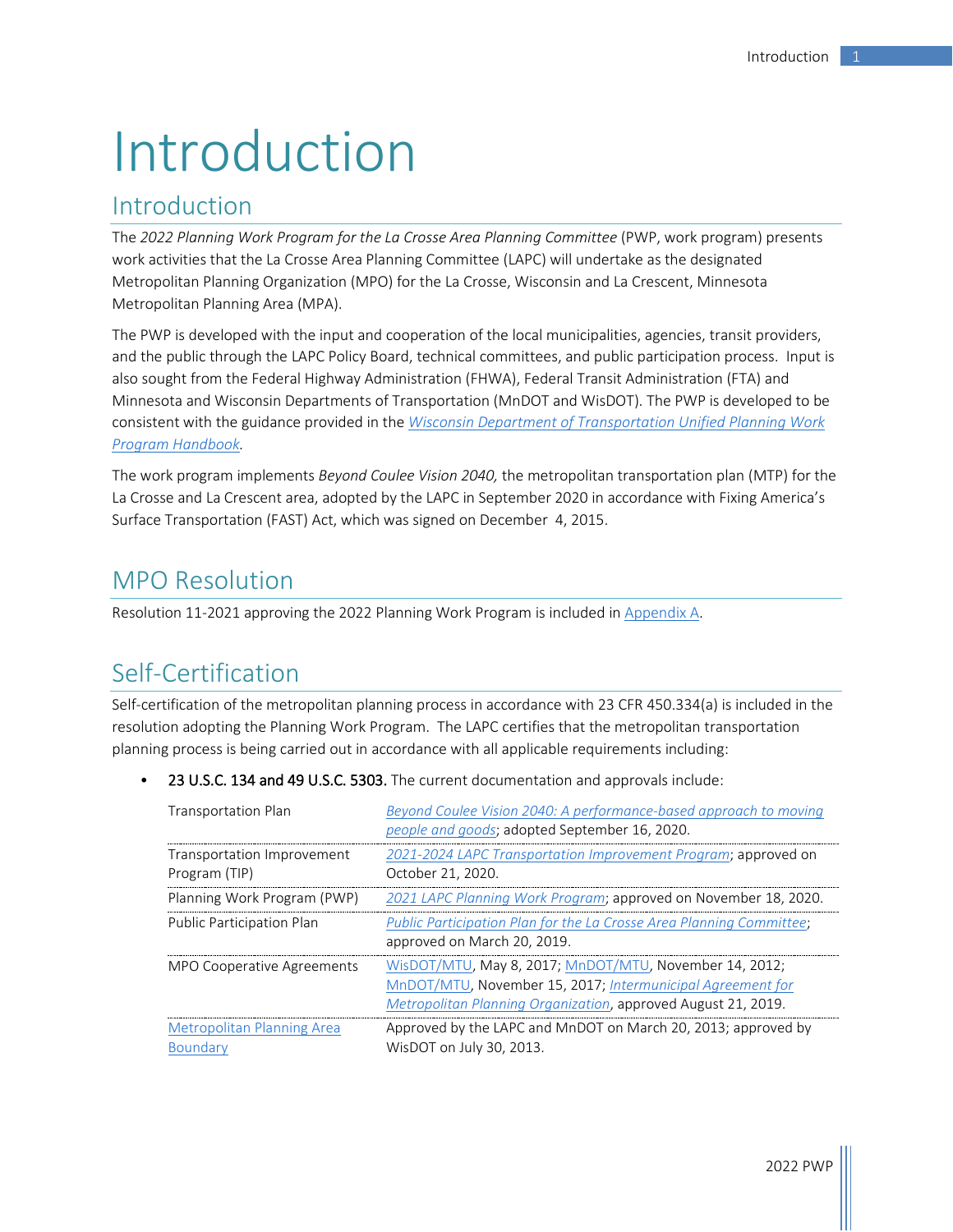- Title VI of the Civil Rights Act of 1964, as amended (42 U.S.C. 2000d-1) and 49 CFR part 21. The LAPC complies with this requirement through the policies identified in the *[Title VI Non-Discrimination](https://www.lacrossecounty.org/docs/default-source/metropolitan-planning-organization/final-lapc-2020-title-vi-and-lep-plan_approved-november-18-2020.pdf?sfvrsn=95e5d083_0)  [Program and Limited-English Proficiency Plan](https://www.lacrossecounty.org/docs/default-source/metropolitan-planning-organization/final-lapc-2020-title-vi-and-lep-plan_approved-november-18-2020.pdf?sfvrsn=95e5d083_0)* as approved on November 18, 2020.
- 49 U.S.C. 5332, prohibiting discrimination on the basis of race, color, creed, national origin, sex, or age in employment or business opportunity. The LAPC complies with this requirement through the policies identified in the *[Title VI Non-Discrimination Program and Limited-English Proficiency Plan](https://www.lacrossecounty.org/docs/default-source/metropolitan-planning-organization/final-lapc-2020-title-vi-and-lep-plan_approved-november-18-2020.pdf?sfvrsn=95e5d083_0)* as approved on November 18, 2020 and in the *[Public Participation Plan for the La Crosse Area Planning Committee](https://www.lacrossecounty.org/docs/default-source/metropolitan-planning-organization/public-participation-plan-march-20-2019d1408fc6ac9846378a3a456c717b3627.pdf?sfvrsn=6f18bebd_0)* approved on March 20, 2019.
- Section 1101(b) of the FAST Act (Pub. L. 114-357) and 49 CFR part 26 regarding the involvement of disadvantaged business enterprises in DOT-funded projects. The LAPC will follow the WisDOT's federally approved DBE program when soliciting contractors to complete projects using federal planning funds.
- 23 CFR part 230, regarding the implementation of an equal employment opportunity program on Federal and Federal-aid highway construction contracts. This requirement does not directly apply to the LAPC because we are not involved in federal or federal-aid highway construction contracts. The LAPC does operate under La Crosse County's *Equal Opportunity in Employment and Service Delivery*.
- The provisions of the Americans with Disabilities Act of 1990 (42 U.S.C. 12101 *et seq.*) and 49 CFR parts 27, 37, and 38. The LAPC complies with this requirement through the policies identified in the *[Public Participation Plan for the La Crosse Area Planning Committee](https://www.lacrossecounty.org/docs/default-source/metropolitan-planning-organization/public-participation-plan-march-20-2019d1408fc6ac9846378a3a456c717b3627.pdf?sfvrsn=6f18bebd_0)* approved on March 20, 2019. The policies and procedures are posted on our website at [www.lacrossecounty.org/mpo](http://www.lacrossecounty.org/mpo) and in our office at 212 6<sup>th</sup> St N, Room 2300, La Crosse County Administrative Center, La Crosse, WI 54601.
- The Older Americans Act, as amended (42 U.S.C. 6101), prohibiting discrimination on the basis of age in programs or activities receiving Federal financial assistance. The LAPC complies with this requirement through the policies identified in the *[Public Participation Plan for the La Crosse Area](https://www.lacrossecounty.org/docs/default-source/metropolitan-planning-organization/public-participation-plan-march-20-2019d1408fc6ac9846378a3a456c717b3627.pdf?sfvrsn=6f18bebd_0)  [Planning Committee](https://www.lacrossecounty.org/docs/default-source/metropolitan-planning-organization/public-participation-plan-march-20-2019d1408fc6ac9846378a3a456c717b3627.pdf?sfvrsn=6f18bebd_0)* approved on March 20, 2019 and through La Crosse County's policy of *Equal Opportunity in Employment and Service Delivery*.
- Section 324 of title 23 U.S.C. regarding the prohibition of discrimination based on gender. The LAPC complies with this requirement through the policies identified in the *[Public Participation Plan for the](https://www.lacrossecounty.org/docs/default-source/metropolitan-planning-organization/public-participation-plan-march-20-2019d1408fc6ac9846378a3a456c717b3627.pdf?sfvrsn=6f18bebd_0)  [La Crosse Area Planning Committee](https://www.lacrossecounty.org/docs/default-source/metropolitan-planning-organization/public-participation-plan-march-20-2019d1408fc6ac9846378a3a456c717b3627.pdf?sfvrsn=6f18bebd_0)* approved on March 20, 2019 and through La Crosse County's policy of *Equal Opportunity in Employment and Service Delivery*.
- Section 504 of the Rehabilitation Act of 1973 (29 U.S.C. 794) and 49 CFR part 27 regarding discrimination against individuals with disabilities. The LAPC complies with this requirement through the policies identified in the *[Public Participation Plan for the La Crosse Area Planning Committee](https://www.lacrossecounty.org/docs/default-source/metropolitan-planning-organization/public-participation-plan-march-20-2019d1408fc6ac9846378a3a456c717b3627.pdf?sfvrsn=6f18bebd_0)* approved on March 20, 2019. The policies and procedures are posted on our website at [www.lacrossecounty.org/mpo](http://www.lacrossecounty.org/mpo) and in our office at 212 6<sup>th</sup> St N, Room 2300, La Crosse County Administrative Center, La Crosse, WI 54601.

## <span id="page-7-0"></span>Operational Procedures and Bylaws

The following agreements that govern the operation of the LAPC are available on the main page of our website at [www.lacrossecounty.org/mpo:](http://www.lacrossecounty.org/mpo)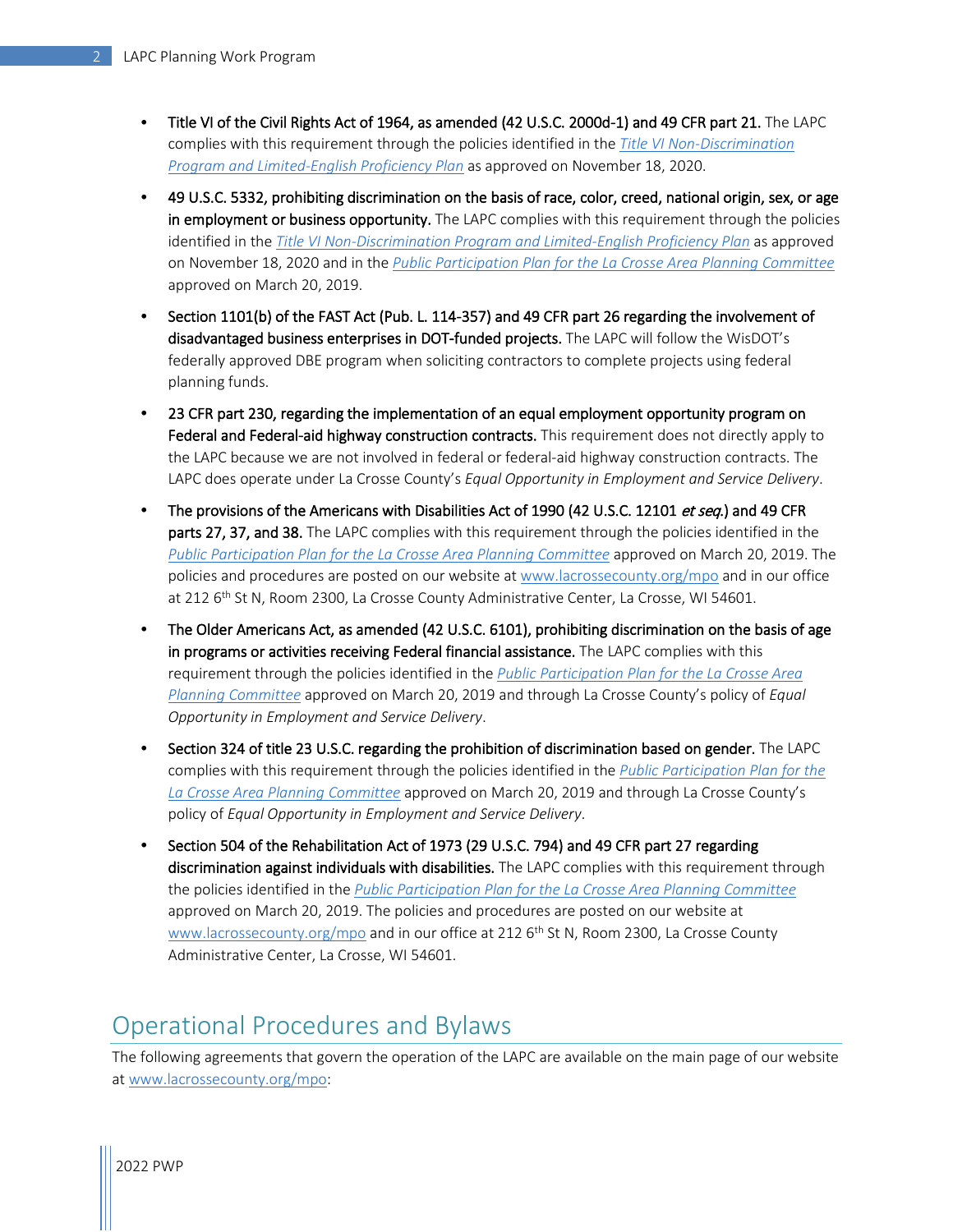- [Cooperative Agreement for Continuing Transportation Planning for the La Crosse, Wisconsin](https://www.lacrossecounty.org/docs/default-source/metropolitan-planning-organization/coop-agreement-wisdot-lapc-mtu-signed-2017--1.pdf?sfvrsn=449eca0_0) Metropolitan Area [\(WisDOT / LAPC / MTU, 2017\)](https://www.lacrossecounty.org/docs/default-source/metropolitan-planning-organization/coop-agreement-wisdot-lapc-mtu-signed-2017--1.pdf?sfvrsn=449eca0_0)
- [Intermunicipal Agreement for Metropolitan Planning Organization](https://www.lacrossecounty.org/docs/default-source/metropolitan-planning-organization/2019-intermunicipal-agreement_signed.pdf?sfvrsn=b29e5110_0) (MN and WI municipalities, LAPC, 2019)
- [Memorandum of Understanding Between MnDOT, LAPC and MTU](https://www.lacrossecounty.org/docs/default-source/metropolitan-planning-organization/mou-between-mndot-lapc-mtu-for-planning-02356-2012-signed.pdf?sfvrsn=a941095c_0) (2012) for cooperative planning
- [Memorandum of Understanding Between MnDOT, LAPC, and MTU](https://www.lacrossecounty.org/docs/default-source/metropolitan-planning-organization/mou-between-mndot-lapc-and-mtu-1029078-signed-2017.pdf?sfvrsn=44e209cb_0) (2017) for performance planning
- Bylaws of the La Crosse Area Planning Committee (Municipalities, 2021)
- Title VI Non-Discrimination Agreement (LAPC and WisDOT, 2020) is in Appendix B of the *[Title VI Non-](https://www.lacrossecounty.org/docs/default-source/metropolitan-planning-organization/final-lapc-2020-title-vi-and-lep-plan_approved-november-18-2020.pdf?sfvrsn=95e5d083_0)[Discrimination Program and Limited-English Proficiency Plan](https://www.lacrossecounty.org/docs/default-source/metropolitan-planning-organization/final-lapc-2020-title-vi-and-lep-plan_approved-november-18-2020.pdf?sfvrsn=95e5d083_0)*, November 18, 2020.

### <span id="page-8-1"></span><span id="page-8-0"></span>MPO Committees and Membership

#### La Crosse Area Planning Committee Policy Board

Linda Seidel, Chair Chair, Town of Medary

Mitch Reynolds Mayor, City of La Crosse

Kim Smith Mayor, City of Onalaska

Mike Poellinger, Chair Mayor, City of La Crescent

Patrick Barlow, Vice Chair President, Village of Holmen

> Timothy L. Candahl Chair, Town of Shelby

Scott Schumacher President, Village of West Salem

> Joshua Johnson Chair, Town of Campbell

Stan Hauser Chair, Town of Onalaska

Bob Stupi Chair, Town of Holland

Monica Kruse Chair, La Crosse County Board

In addition to the Policy Board, the LAPC has two technical committees: The Technical Advisory Committee (TAC) and the Committee on Transit and Active Transportation (CTAT).

The TAC advises the LAPC on technical aspects of transportation planning. The TAC is the primary review group for most proposals brought before the LAPC and makes recommendations on roadway, freight, and Surface Transportation Program-Urban (STP-U) projects and programs. The CTAT advises the LAPC on a wide range of transit, bicycle, and pedestrian programs and issues, including the Transportation Alternatives Program (TAP).

Membership, representatives, structure, purpose, officers and voting procedures of the technical committees can be found on the "Bylaws and Agreements" page of the LAPC website.

Please see [Appendix B](#page-22-0) for the schedule of meeting times for LAPC committees.

### <span id="page-8-2"></span>MPO Staff and Contractors

Staff responsible for the implementation of the work program are Peter Fletcher, Executive Director, and Jackie Eastwood, Transportation Planner. Staff work 100% of their time on MPO work activities as detailed later in this document.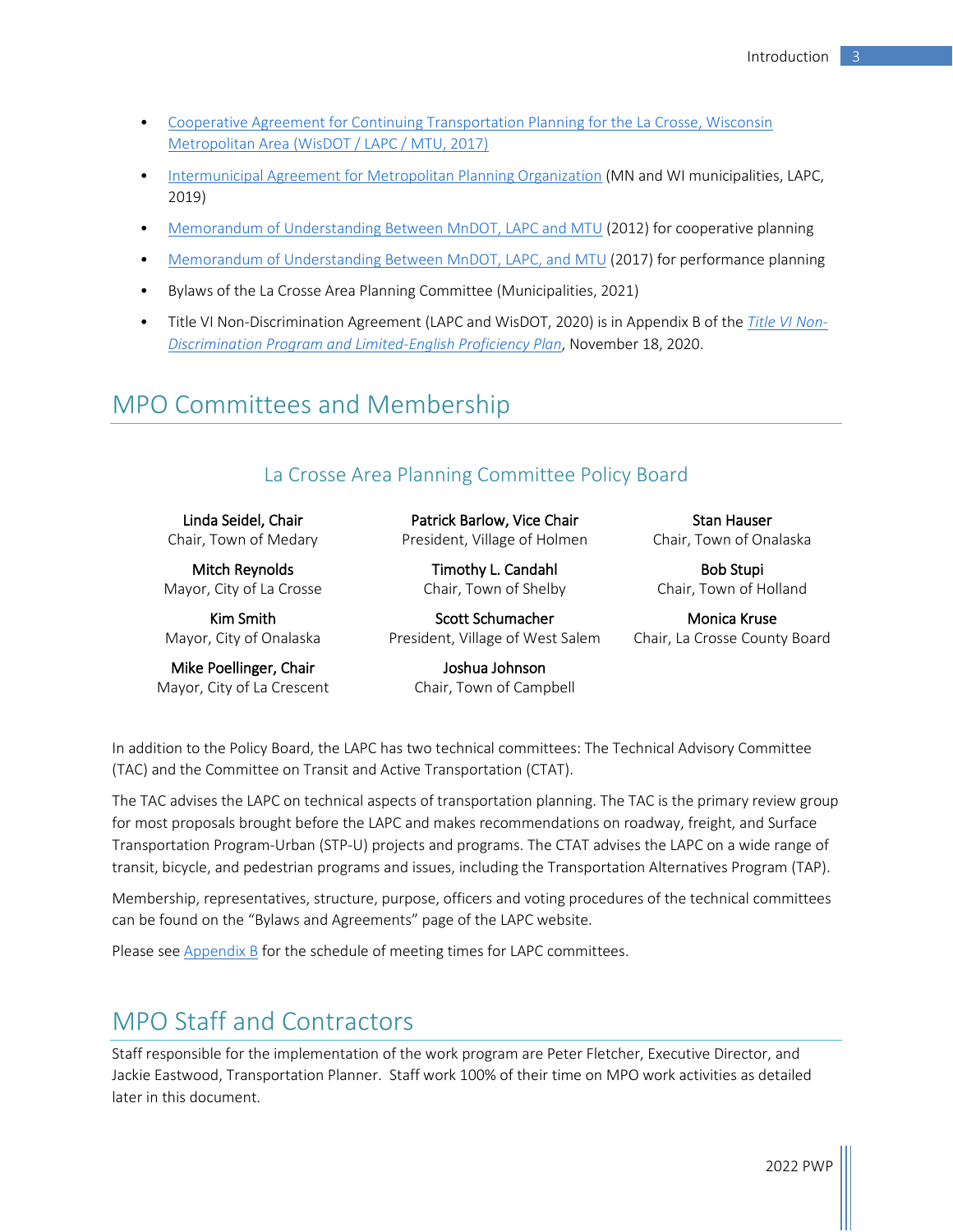The LAPC does not anticipate contracting with outside agencies in 2022.

## <span id="page-9-0"></span>MPO Planning Area

Figure 1 illustrates the LAPC metropolitan planning area (MPA) and the adjusted urbanized area.



<span id="page-9-1"></span>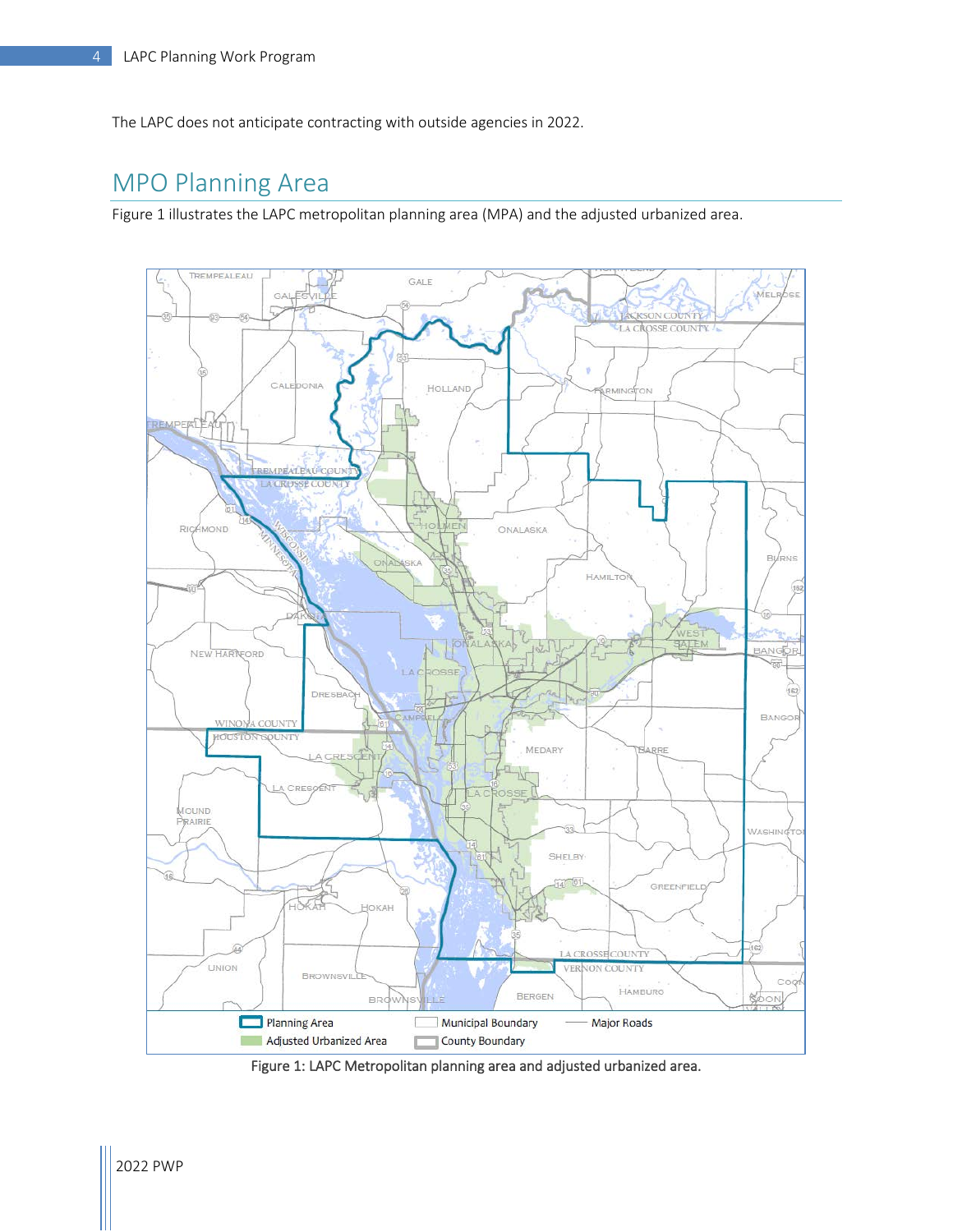## Planning Priorities and Planning Factors

In general, the scope of the planning process will consider projects and strategies that will:

- 1. Support the economic vitality of the metropolitan area, especially by enabling global competitiveness, productivity, and efficiency.
- 2. Increase the safety of the transportation system for motorized and non-motorized users.
- 3. Increase the security of the transportation system for motorized and non-motorized users.
- 4. Increase the accessibility and mobility of people and for freight.
- 5. Protect and enhance the environment, promote energy conservation, improve the quality of life, and promote consistency between transportation improvements and State and local planned growth and economic development patterns.
- 6. Enhance the integration and connectivity of the transportation system, across and between modes, for people and freight.
- 7. Promote efficient system management and operation.
- 8. Emphasize the preservation of the existing transportation system.
- 9. Improve the resiliency and reliability of the transportation system and reduce or mitigate stormwater impacts of surface transportation.
- 10. Enhance travel and tourism.

The planning factors are addressed in the LAPC work program elements as shown in Table 1:

#### Table 1: Work Program Elements Emphasis Areas

| <b>WORK PROGRAM ELEMENT</b>                     | <b>PLANNING FACTOR</b> |                |   |   |   |   |   |   |   |        |
|-------------------------------------------------|------------------------|----------------|---|---|---|---|---|---|---|--------|
|                                                 | 1                      | $\overline{2}$ | 3 | 4 | 5 | 6 | 7 | 8 | 9 | 10     |
| 100 Program Support and Administration          |                        |                |   |   |   |   |   |   |   |        |
| Program Support                                 |                        |                |   |   |   |   |   |   |   |        |
| Planning Work Program                           | X                      | X              | X | X | X | X | X | X | X | X      |
| Training and Travel                             | X                      | X              | X | X | X | X | X | X | X | X      |
| Program Expenses                                |                        |                |   |   |   |   |   |   |   |        |
| 200 Long Range Planning                         |                        |                |   |   |   |   |   |   |   |        |
| Metropolitan Transportation Plan Implementation | X                      | X              | X | X | X | X | X | X | X | X      |
| Public Participation Process and Outreach       |                        | X              |   | X | X | X |   |   |   |        |
| <b>Transportation Planning Database</b>         | X                      | X              | X | X | X | X | X | X | X | Χ      |
| Environmental Justice                           |                        | $\times$       |   | X |   | X |   |   | X | $\chi$ |
| <b>Travel Forecasting Model</b>                 |                        |                |   | X |   |   | X |   | X | $\chi$ |
| 300 Short Range Planning                        |                        |                |   |   |   |   |   |   |   |        |
| Transportation Studies and Projects             | X                      | $\times$       | X | X | X | X | X | X | X | X      |
| Modal Planning                                  | Χ                      | X              | X | X | X | X | X | X | X | X      |
| <b>Technical Assistance</b>                     |                        | X              | X | X |   | X | X |   | X | X      |
| 400 Transportation Improvement Program          |                        |                |   |   |   |   |   |   |   |        |
| Transportation Improvement Program              | X                      | X              | X | X | X | X | X | X | X | Χ      |
| Minnesota ATP                                   | X                      | X              | X | X | X | X | X | X | X | X      |
| 500 Local Studies Federal Share                 |                        |                |   |   |   |   |   |   |   |        |
| Local Studies Federal Share                     |                        | X              | X | X | X | X | X |   |   | X      |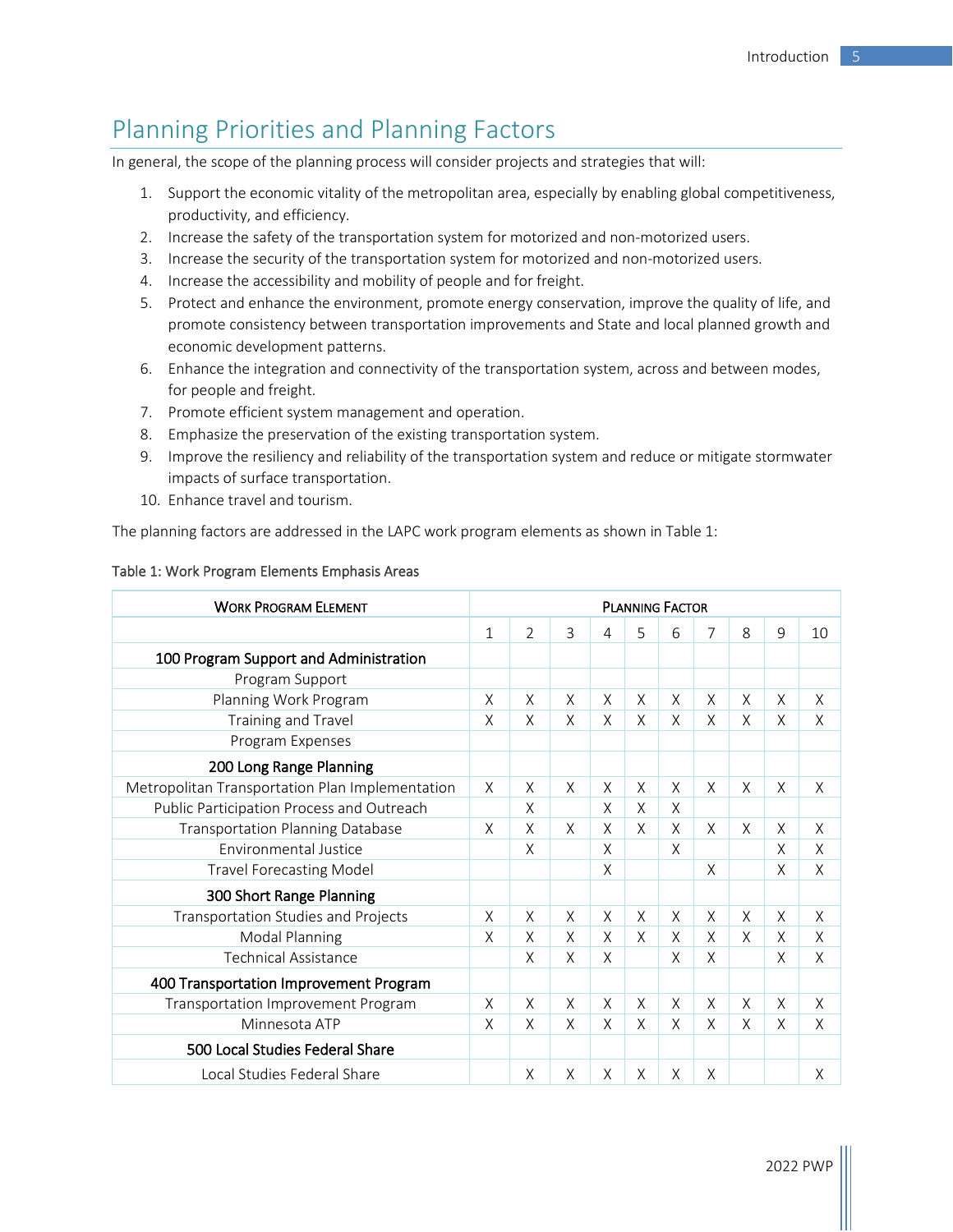The planning emphasis areas developed by the Federal Highway Administration (FHWA) and the Federal Transit Administration (FTA) in 2015 will continue to be planning priorities in 2022:

**Transition to Performance-based Planning and Programming.** This emphasis area includes using transportation performance measures, setting targets, reporting performance, and programming transportation investments directed toward the achievement of transportation system performance outcomes. Because the LAPC has agreed to support the Minnesota and Wisconsin Departments of Transportation (DOTs) performance targets, work activities involve coordinating and collaborating with our DOTs, FHWA, FTA, and transit providers.

The LAPC Transportation Improvement Program reports the Federal performance measures, the performance measure targets, and the anticipated effect of the TIP toward achieving those targets.

New to the LAPC Metropolitan Transportation Plan (MTP) approved in September 2020 is a system performance report that evaluates the condition and performance of the transportation system with respect to the performance targets and discusses the progress achieved by the LAPC in meeting the targets.

- Regional Models of Cooperation. The goal of this emphasis area is to ensure a regional approach to transportation planning by promoting cooperation and coordination across transit agency, MPO, and state boundaries.
- Ladders of Opportunity. This last emphasis area concentrates on identifying transportation connectivity gaps in accessing essential services like employment, health care, education, and recreation.

### <span id="page-11-0"></span>Summary of 2021 Accomplishments

- Collaborated with State DOTs and transit agencies on performance measures, targets, and plans.
- Participated in the Area Transportation Partnership (ATP), the Great River Rail Commission, and DOT/MPO/RPC directors' meetings.
- Completed the 2022-2025 TIP and the 2022 PWP.
- Completed four TIP amendments.
- Planned, organized (scheduling, organization, speaker recruitment, etc.) and hosted the 2021 Virtual Bi-state MPO conference/workshop.
- Coordinated with traffic forecasting staff at WisDOT on data inputs for future update of travel model.
- Continued updating 2020 land use.
- Provided technical support to La Crosse County for SMRT planning.
- Continued working with WisDOT, MnDOT, and other partners on the TCMC.
- Continued working with the CTAT on regional bike routes.
- Continued coordinating with WisDOT, the Mississippi River Parkway Commission, and the City of La Crosse to align the Mississippi River Trail (MRT) along the Regional Route 1 through South La Crosse.
- Continued to update existing and gather new data for transportation planning purposes.
- Managed the LAPC Local Studies Program, which included hiring a consultant to prepare a Regional Transit Development Plan.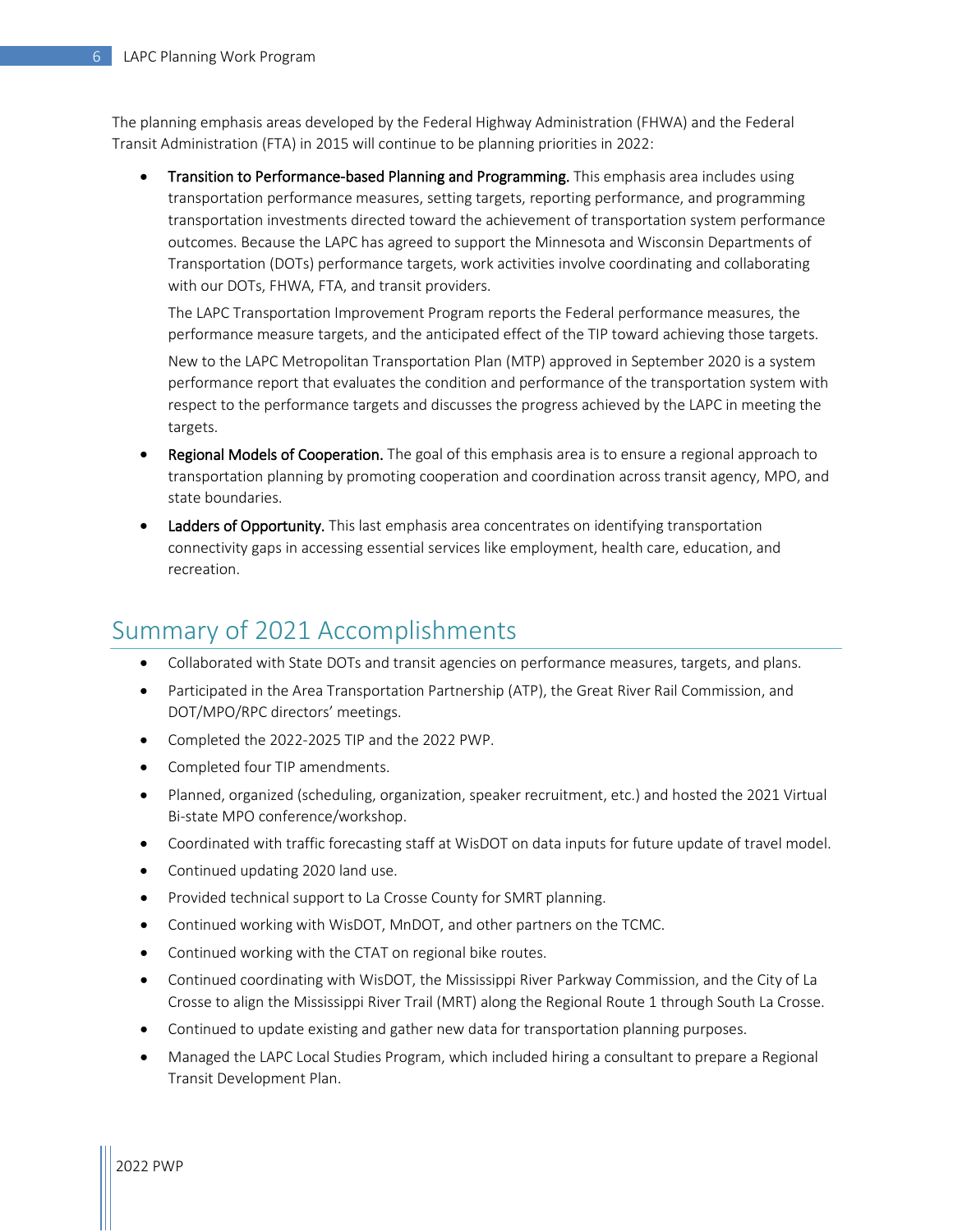- Updated environmental justice maps and text included in the *2022-2025 Transportation Improvement Program.*
- Conducted all LAPC Policy Board and advisory committee meetings at locations accessible to persons with disabilities and served by public transportation. Due to COVID-19 pandemic, meetings were conducted virtually then transitioned to a hybrid format (virtual/in-person) in 2021. To maintain accessibility, special accommodations were considered if requested.
- Provided notice of LAPC Policy Board and advisory committees in accessible formats at least one week prior to a meeting's convening to address requests for special accommodations.
- Began coordinating with La Crosse County to utilize the LAPC website and the County's ArcGIS online site to illustrate regional projects and performance.
- Participated in Bluffland Coalition, Wisconsin Mississippi River Parkway, Mississippi River Regional Planning Commission, Highway Safety Commission, ATP meetings.
- Launched the new redesigned LAPC website with new web pages, content (including performance monitoring), links, and improved public comment/questions opportunities.
- Participated (advisory committee member) in the MnDOT District 6 freight study planning process.
- Prepared a list of feasible Transportation Demand Management (TDM) best practices for planning area communities to implement at their discretion.
- Provided technical assistance to La Crosse County with updating their comprehensive plan.
- Conducted outreach to local units of government, resulting in the town of Holland becoming a duespaying member of the LAPC Policy Board (first new member community in over 18 years).
- Facilitated discussion with LAPC Policy Board regarding development of local performance targets.
- Pursued social media options for engaging the public and utilized county social media platforms for short range planning activities.
- Developed a LAPC brochure for public outreach purposes (digital and hard copy).
- Developed a public outreach/social media plan.

### <span id="page-12-0"></span>2021 Title VI, EJ, and ADA Accomplishments

- Updated environmental justice maps and text included in the *2022-2025 Transportation Improvement Program.*
- Improved website accessibility for persons of limited-English proficiency with Google Translate.
- Posted to the website Title VI and ADA notices of non-discrimination and grievance procedures in Hmong and Spanish.
- Conducted all LAPC Policy Board and advisory committee meetings at locations accessible to persons with disabilities and served by public transportation. Provided the ability for the public to virtually join or monitor meeting.
- Provided notice of LAPC Policy Board and advisory committees in accessible formats at least one week prior to a meeting's convening to address requests for special accommodations.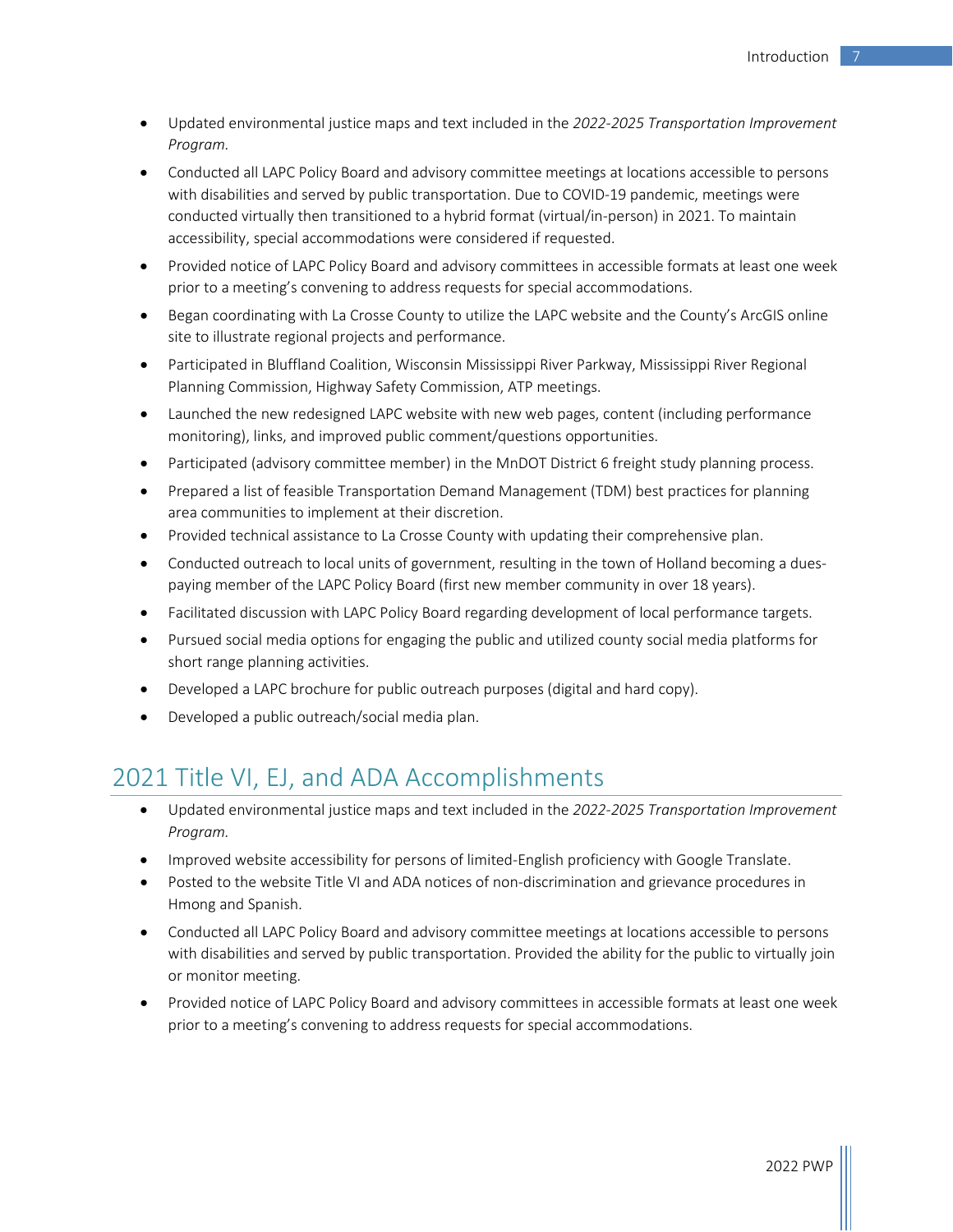## <span id="page-13-0"></span>Status of Current Work Program Activities

All but one of the work activities outlined in the 2021 work program will be completed by year's end. The exception is to identify components of a design guide to assist communities with incorporating all users (children, elderly, disabled, etc.) in roadway projects. This activity will not be forwarded to the 2022 PWP.

Staff re-evaluated the design guide work program activity and determined the time it would take to develop a design guide the MPO would be better served by utilizing existing resources/design guides. State DOT's and other agencies have design guides/information that staff can provide to our communities as needed versus creating (at some level duplicating) a customized local design guide.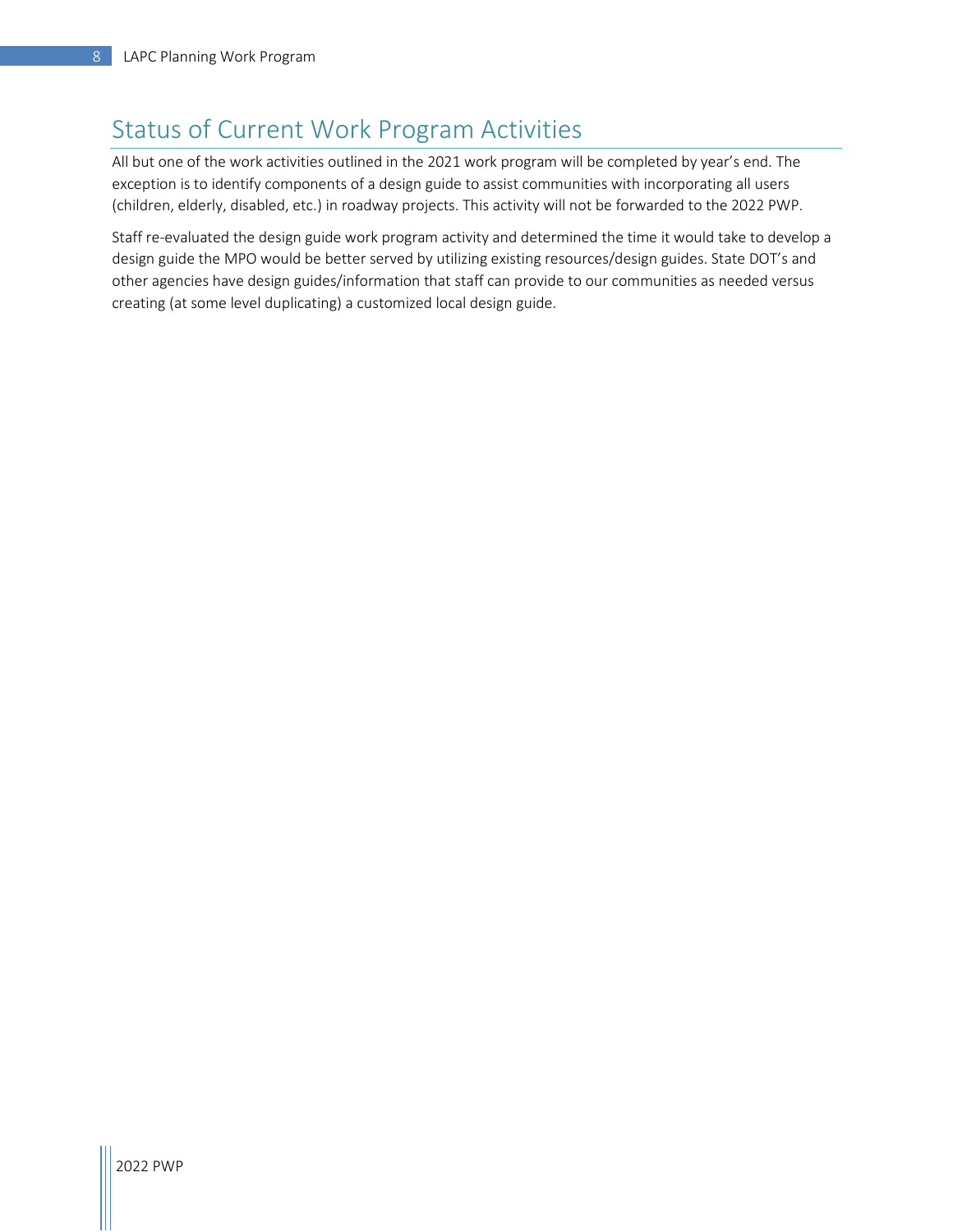## <span id="page-14-0"></span>Program Elements

### <span id="page-14-1"></span>Introduction

The following sections provide detail for the 2022 planning work program elements. Please se[e Appendix C](#page-24-0) for the 2022 PWP Budget and Elements Detail for the more detail on funding sources, staff costs, and hours and schedules, and [Appendix D](#page-28-0) for the LAPC Indirect Cost Allocation Plan.

#### <span id="page-14-2"></span>Staff Time Allocation

At the discretion of the Policy Board and as approved by the annual work program, the time the Executive Director devotes to MPO activities may be reduced to perform activities not directly related to transportation planning. It is anticipated that 100% of the Director's time in 2022 will be devoted to MPO activities.

Director: 100% MPO (2,080 hours). Transportation Planner: 100% MPO (2,080 hours).

## <span id="page-14-3"></span>100 Program Support and Administration

2022 Staff Hours: 1,330 2022 Budget: \$102,070

#### <span id="page-14-4"></span>**Objective**

Program Support and Administration activities include the coordination of technical committee and policy board meetings, staff training and travel, preparing the following year's work program and quarterly accounting. Also included are program expenses<sup>[1](#page-14-7)</sup> (office supplies, printing and mailing, indirect costs, vacation, and holiday time, etc.) that support the operation of the office and compensation of staff.

#### <span id="page-14-5"></span>Previous Work

These activities have remained relatively constant since the LAPC started back in 1972.

#### <span id="page-14-6"></span>2022 Work Goals

New for 2022

• Conduct hybrid (virtual/in-person) meetings of the LAPC to offer more public access to meetings.

Ongoing

- Coordinate TAC, CTAT, and Policy Board meetings.
- Prepare the PWP, quarterly accounting, billing for local dues, and budget (coordinated with La Crosse County).
- Prepare resolutions supporting State performance targets, adopting MPO plans and programs, and supporting local and regional transportation plans and projects.
- Participate in meetings with FHWA, DOT, RPCs, and other agencies. This includes travel to MPO Directors' meetings (when applicable), training, ATP meetings, technical committee meetings and other activities. Minnesota DOT (MnDOT) requires that \$3,000 of planning funds be used for training.

<span id="page-14-7"></span> $1$  Program expenses are in compliance with 23 CFR 420.113 and 2 CFR 200.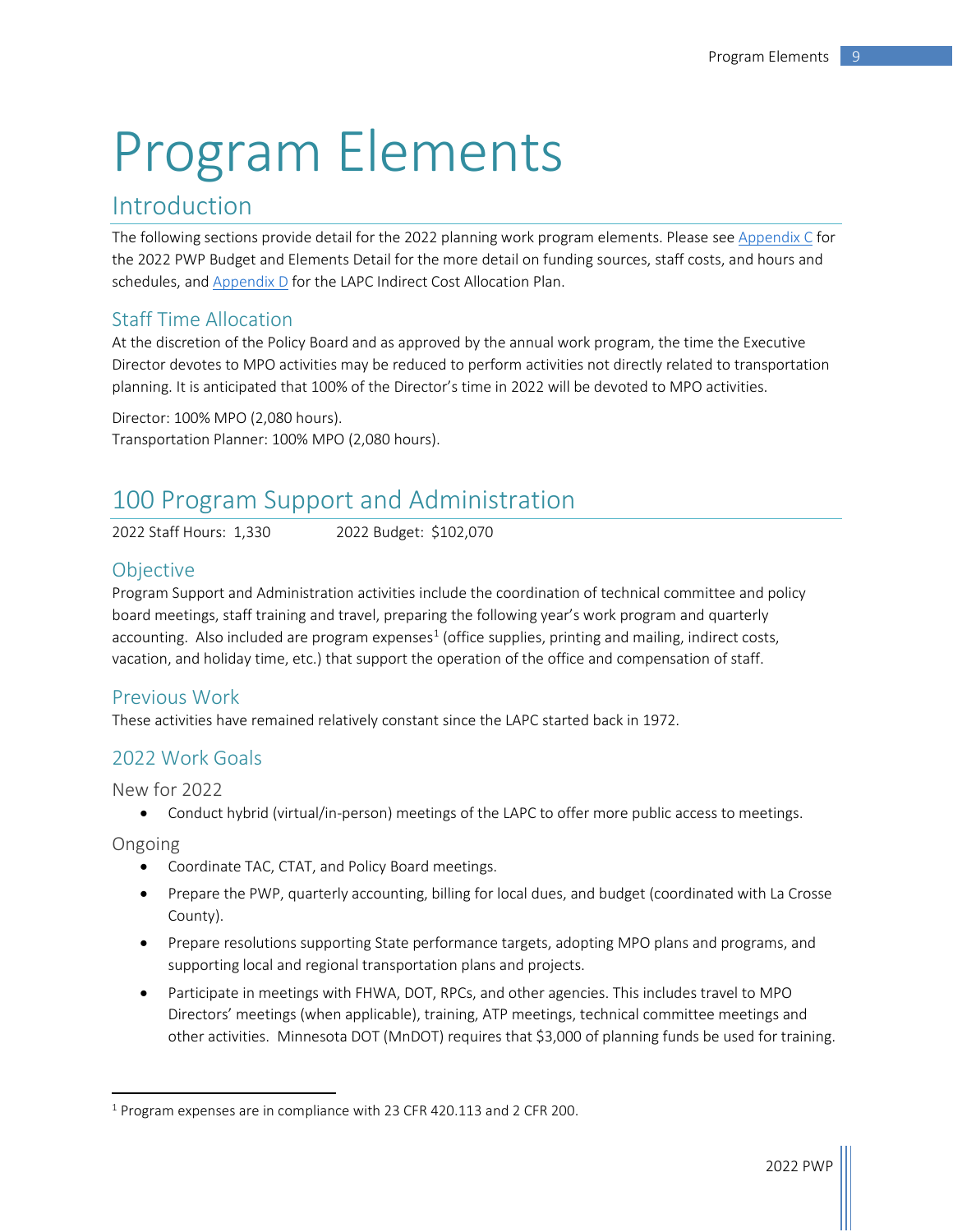#### <span id="page-15-0"></span>Process

The LAPC redesigned website was launched in the first quarter of 2021. In 2022, the website will be continually improved to better inform persons with limited-English proficiency as well as the general public. In 2020-2021 the pandemic resulted in the LAPC and advisory committees to meet remotely, though challenging the resulting hybrid meeting format allowed more people access to LAPC and advisory committee meetings. In 2022 LAPC will continue to utilize meeting formats that allow for in-person and virtual meetings.

Ongoing activities include those that contribute to the operation of the LAPC as an organization.

## <span id="page-15-1"></span>200 Long-Range Transportation Planning

2022 Staff Hours: 1,913 2022 Budget: \$86,897

#### <span id="page-15-2"></span>**Objective**

The Long-Range Transportation Planning element includes activities that develop, implement, and provide necessary support data for the Metropolitan Transportation Plan (MTP). It also promotes education and outreach to the general public through activities outlined in the Public Participation Plan.

#### <span id="page-15-3"></span>Previous Work

The MTP is updated every five years. The latest update was approved on September 16, 2020.

#### <span id="page-15-4"></span>2022 Work Goals

New for 2022

- Explore ArcGIS Insights for analysis and visualizations.
- Verify new employment data obtained from WisDOT Travel Forecasting Section.
- Update the *Public Participation Plan for the La Crosse Area Planning Committee*.
- Review census designated urban boundaries when they become available.

#### Continuing

- Work with DOTs and transit agencies to set targets for Federal performance measures.
- Work with WisDOT and consultant on travel model.
- Update land use inventory including field verification.
- Utilize StreetLight data for planning activities/projects and technical assistance to communities.
- Enhance the display and interactivity for web-based annual performance reporting.
- Conduct meetings and/or outreach (brochures, email newsletters/updates, etc.) with LAPC community member boards, councils, planning committees to aid in incorporating MTP goals and policies in local planning documents.
- Engage in active outreach to LAPC member and non-member planning area communities.
- Develop an ArcGIS Online application for transportation projects and information.
- Integrate web-based mapping and data visualization tools into the LAPC website.
- Improve the LAPC website for public education and input.
- Serve as a member of the Highway Safety Commission.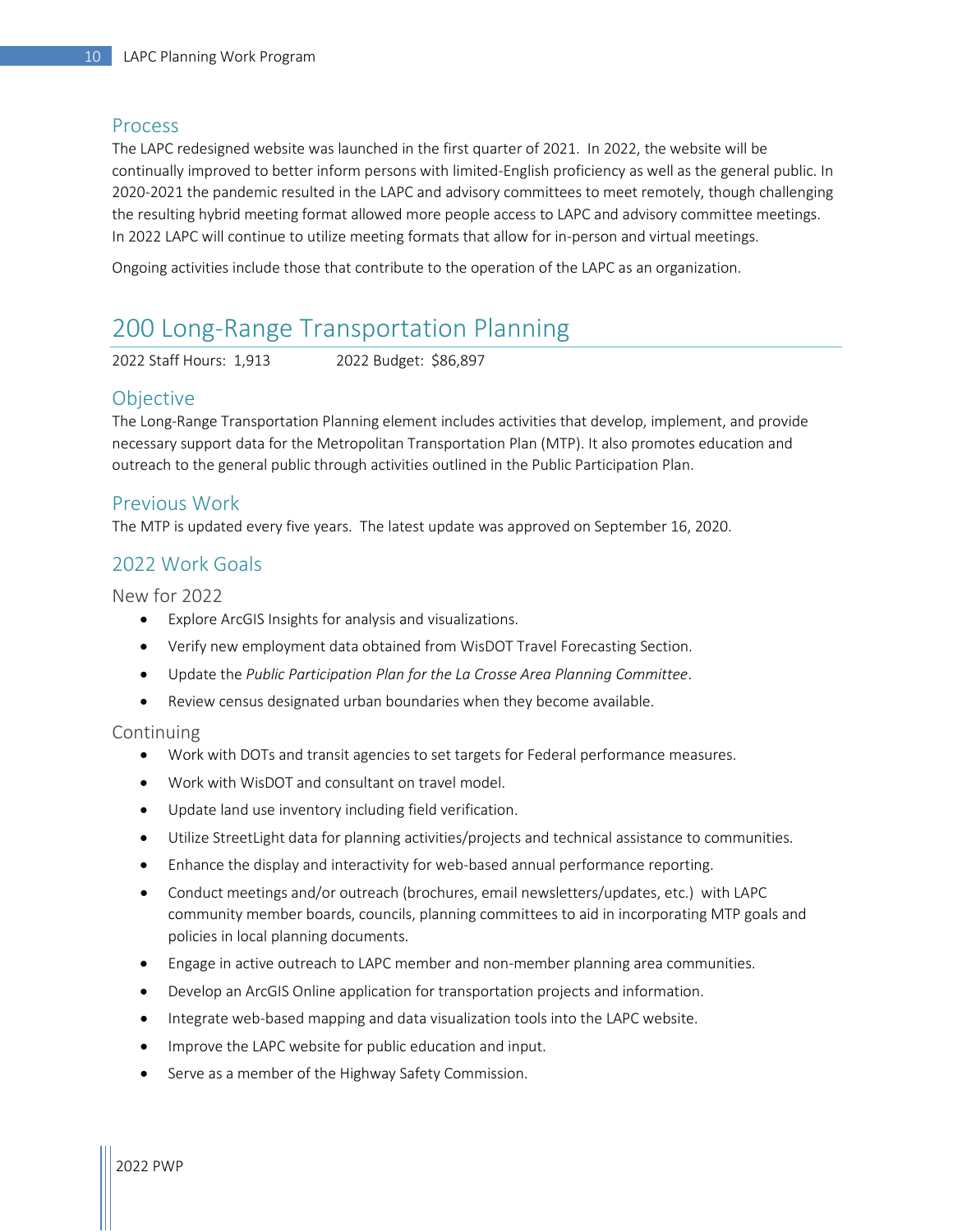#### Ongoing

- Planning Emphasis Areas:
	- o Performance-based planning and programming.
	- o Regional models of cooperation.
	- o Ladders of opportunity (transportation connectivity gaps in accessing essential services).
- Post annual performance measures to website.
- Support activities that implement LAPC planning and policy plans and studies.
- Work with DOTs on development of statewide transportation plans.
- Analyze MTU AVL data for performance and customer service measures.
- Update existing and gather new data for transportation planning purposes.
- Update sustainability indicators for La Crosse County.
- Coordinate regional TSMO activities with DOTs and municipalities.
- Support IT initiatives developed by MnDOT and WisDOT.
- Work with La Crosse County IT for staff maintenance of the LAPC website for public outreach and information.

#### <span id="page-16-0"></span>Process

In 2022, several new and continuing activities will support the implementation of the existing MTP and the update to the 2025 MTP (major update). Verification of new employment data supplied by WisDOT will occur and the land use inventory will be completed. Staff will continue working in cooperation with WisDOT and consultants on the travel model. The *[Public Participation Plan for the La Crosse Area Planning Committee](https://www.lacrossecounty.org/docs/default-source/metropolitan-planning-organization/public-participation-plan-march-20-2019d1408fc6ac9846378a3a456c717b3627.pdf?sfvrsn=6f18bebd_0)* will be updated and staff will continue interaction with LAPC community member boards, councils, and planning committees to aid in incorporating MTP goals and policies in local planning documents. An ArcGIS Online tool will continue to evolve and support active outreach to member and non-member communities that will improve public engagement in and knowledge of the LAPC.

### <span id="page-16-1"></span>300 Short-Range and Multimodal Transportation Planning

2022 Staff Hours: 702 2022 Budget: \$38,696

#### <span id="page-16-2"></span>**Objective**

Short-Range and Multimodal Transportation Planning includes activities that improve the safety, efficiency, and service of the transportation system in the short term, typically within the next 10 years, including transit and other multimodal planning activities. All short-range planning activities implement and are consistent with the goals, policies, and objectives of the MTP. Technical assistance to our member communities and to our planning partners falls under this category.

#### <span id="page-16-3"></span>Previous Work

Past short-range activities engaged in by LAPC staff include preparing two successful TAP grant applications for La Crosse County (bike/ped bridge and a bike/ped connector trail), conducting the data analyses for the *[Commuter Bus Service Feasibility Study](https://www.lacrossecounty.org/docs/default-source/metropolitan-planning-organization/commuter-bus-service-feasibility-study.pdf?sfvrsn=b7c745a3_0)*, and working with MTU staff to develop a new route for the MTU Circulator. In addition, a vulnerability assessment of transportation facilities was completed in 2018, and staff

2022 PWP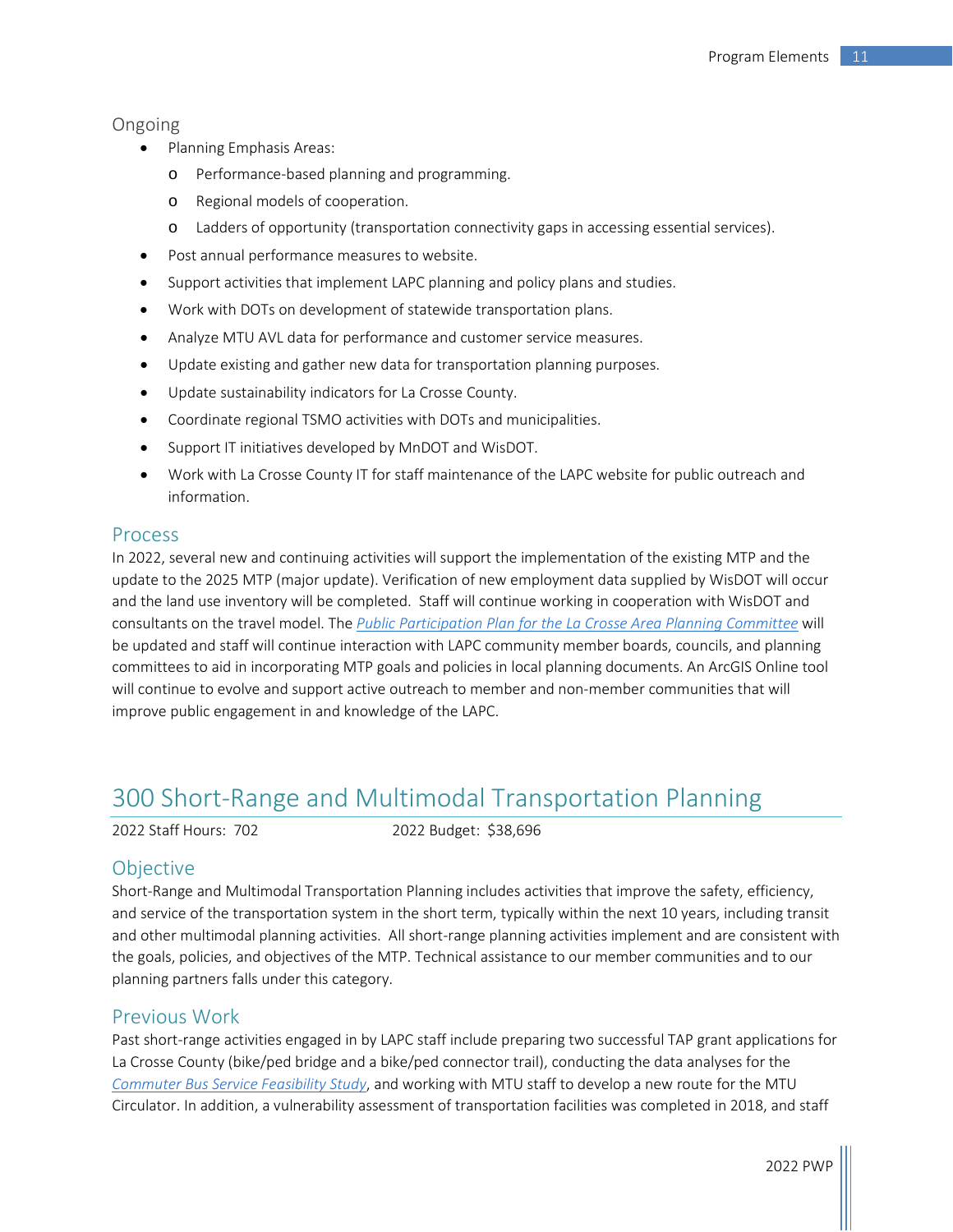have worked with our CTAT and other partners to sign our first regional bike route and to develop additional regional bicycle route recommendations through south La Crosse and between the Wagon Wheel Trail in La Crescent, MN and La Crosse, WI.

#### <span id="page-17-0"></span>2022 Work Goals

New for 2022

- Assist transit providers with implementing strategies/recommendations identified in the regional transit development plan.
- Assist local units of government in preparation of Transportation Alternative Program (TAP) applications.
- Prepare a project scope evaluating infrastructure needs (charging stations/nodes, coordination with DOT "alternative fuel corridors", etc.) of electric vehicles in the planning area.

Continuing

- Work with our Committee on Transit and Active Transportation (CTAT) and affected communities to plan for additional regional bicycle routes.
- Assist communities in integrating TDM best practices into local comprehensive plans and/or policies.
- Work with La Crosse County on the SMRT service, marketing plan implementation, and with the transition to electric buses.
- Serve on the AARP, *Thriving. Livable. La Crosse*. steering committee.
- Serve on the Minnesota Great River Rail Commission (formerly, the High-Speed Rail Commission) and Passenger Rail Forum.
- Serve on the Blufflands Coalition Committee.
- Assist with TCMC planning and serve on TCMC technical committees.

#### Ongoing

- Assist LAPC agency partners and member communities with grant applications when needed.
- Participate on advisory committees for transportation projects when needed.
- Work with the La Crosse Municipal Transit Utility, La Crosse County, and the city of Onalaska to improve transit service in the area.
- Work with lead agencies on transportation studies and projects.
- Promote bicycle, pedestrian, and transit accommodations in area construction projects.
- Provide technical assistance to partner agencies and member communities when needed.

#### <span id="page-17-1"></span>Process

A regional transit development plan was completed in 2021 for public transit providers serving the LAPC planning area. Staff will assist transit providers in implementing plan recommendations. We will also continue to coordinate with our agency partners and provide technical assistance to our member communities and transit providers as needed. Staff will continue serving on the Minnesota Great River Rail Commission, the Blufflands Coalition Committee and additional transportation committee/commissions as requested.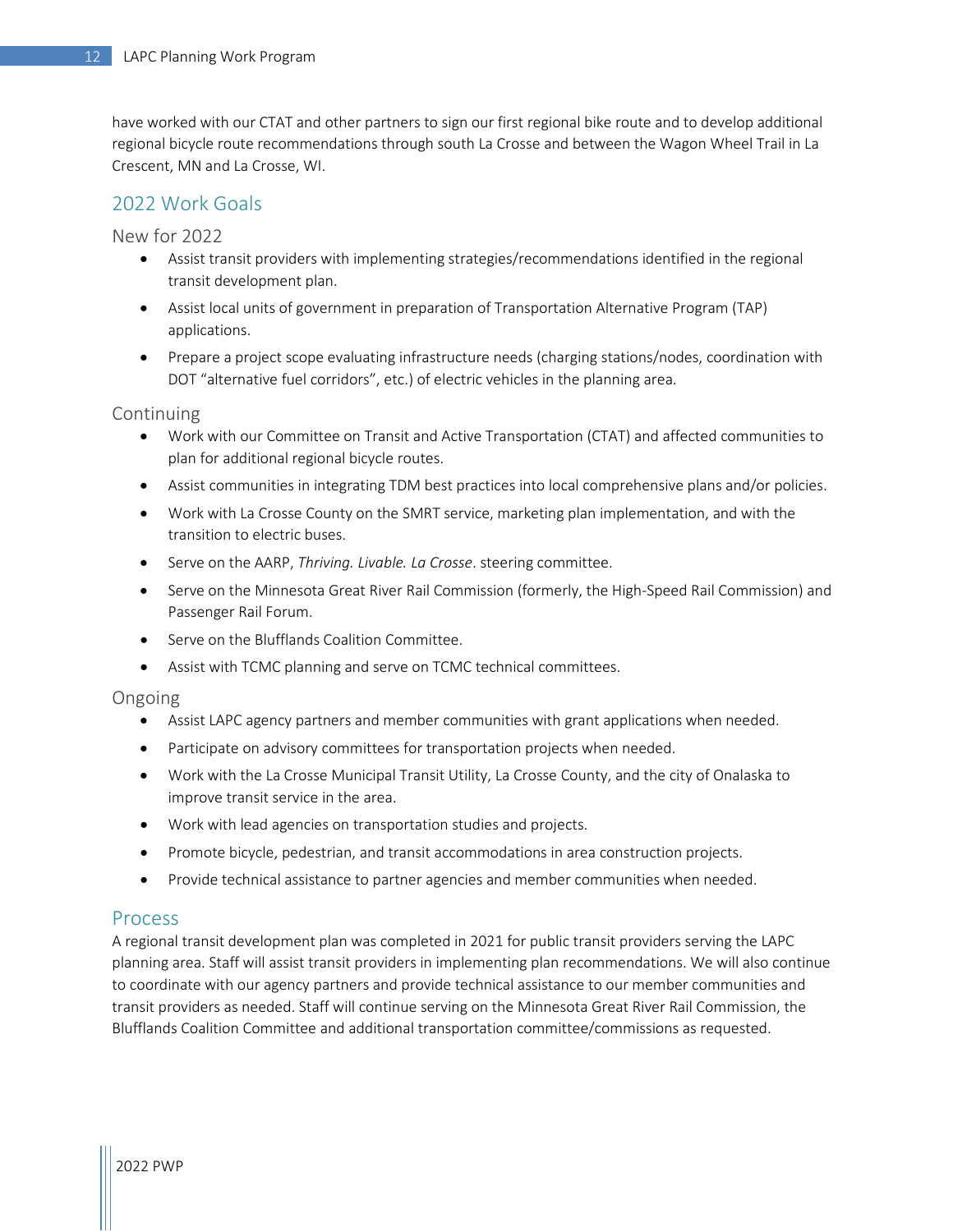## <span id="page-18-0"></span>400 Transportation Improvement Program

2022 Staff Hours: 215 2022 Budget: \$10,390

#### <span id="page-18-1"></span>**Objective**

This element ensures that the Transportation Improvement Program (TIP) is updated on an annual basis. The TIP is a four-year listing of transportation projects in the area that will be funded with federal and state dollars. This element also includes participation in the MnDOT District 6 Area Transportation Partnership (ATP).

#### <span id="page-18-2"></span>Previous Work

The 2022-2025 TIP document and projects list have been developed annually and TIP amendments have been processed when necessary.

#### <span id="page-18-3"></span>2022 Work Goals

Ongoing

- Performance monitoring and investment linkage.
- Publish TIP notices as needed for TIP amendments and for the annual TIP document.
- Maintain TIP project information on website
- Review existing and incorporate new projects.
- Complete a TIP environmental justice analysis.
- Prepare a 4-year TIP document including financial plan.
- Prepare the annual list of obligated projects.
- Serve on the MnDOT District 6 Area Transportation Partnership.

#### <span id="page-18-4"></span>Process

The TIP document is updated annually. This update includes public notice of the process, solicitation, and reviews of changes to planned and ongoing projects, preparation of an updated project list, and preparation of a final TIP document. The TIP includes a fiscally constrained financial plan documenting the availability of funds for planned projects. The TIP is also required to include a discussion of the anticipated effect of the TIP toward achieving the performance-measure targets and link the area investment priorities to those targets.

The LAPC Executive Director is a designated voting member of the MnDOT District 6 Area Transportation Partnership (ATP). The ATP is responsible for district-wide decisions on federal and state transportation funding and policies. This activity includes participation by the Director at monthly meetings, review of supporting materials, review of Transportation Alternatives Program (TAP) projects, and membership on subcommittees as required.

## <span id="page-18-5"></span>500 Consultant Studies Funding

2022 Staff Hours: 0 2022 Budget: \$55,975

#### <span id="page-18-6"></span>**Objective**

This element accounts for the LAPC studies funded by federal planning funds and local dues. Funding is made available to local units of government in the planning area to assist in transportation/land use related studies.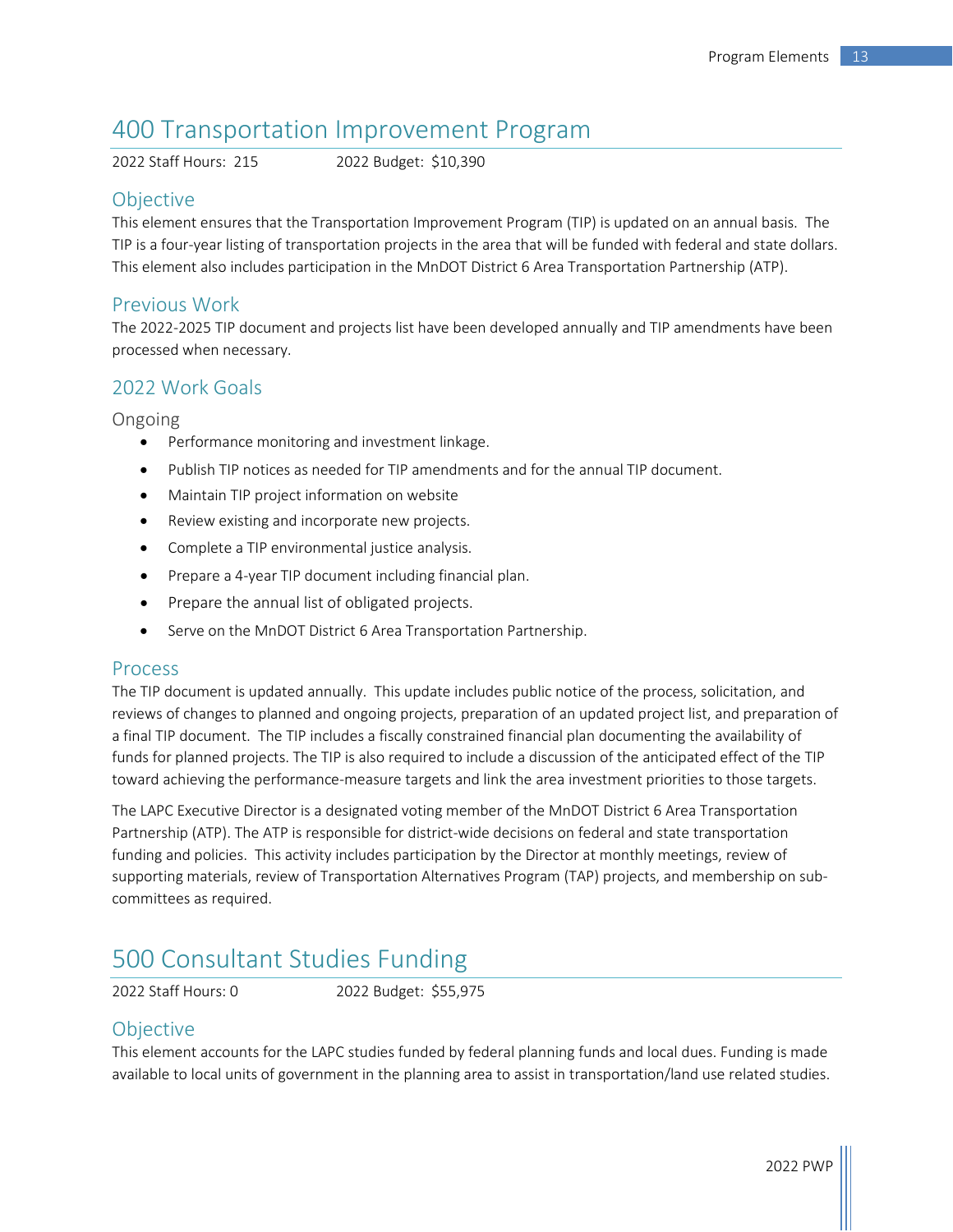#### <span id="page-19-0"></span>Previous Work

Past projects completed through Consultant Studies include *Coulee Vision 2050, Twin cities – Milwaukee – Chicago 2nd Empire builder Study*, and *Bicycle Impact Analysis for the City of La Crosse*. In 2021 the program funded the Regional Transit Development Plan for the public transit service providers in the planning area.

#### <span id="page-19-1"></span>2022 Work Goals

New for 2022

• The Town of Holland will utilize "Consultant Studies Funding" to contract services for the development of a Bike and Pedestrian Plan for the town.

#### <span id="page-19-2"></span>Process

Local studies are funded from a combination of federal planning funds and annual local dues, and the budgeted reserve fund.

<span id="page-19-3"></span>In 2022 the town of Holland will contract with a planning consultant to develop a Bike and Pedestrian Plan for the town. The bike and pedestrian plan will be prepared through a public process that will include an inventory of existing bike/ped facilities, identification of trip generators and trip destinations throughout the town and region. The document will include recommendations to improve bike and pedestrian facilities, connections, prioritization of projects and estimated costs.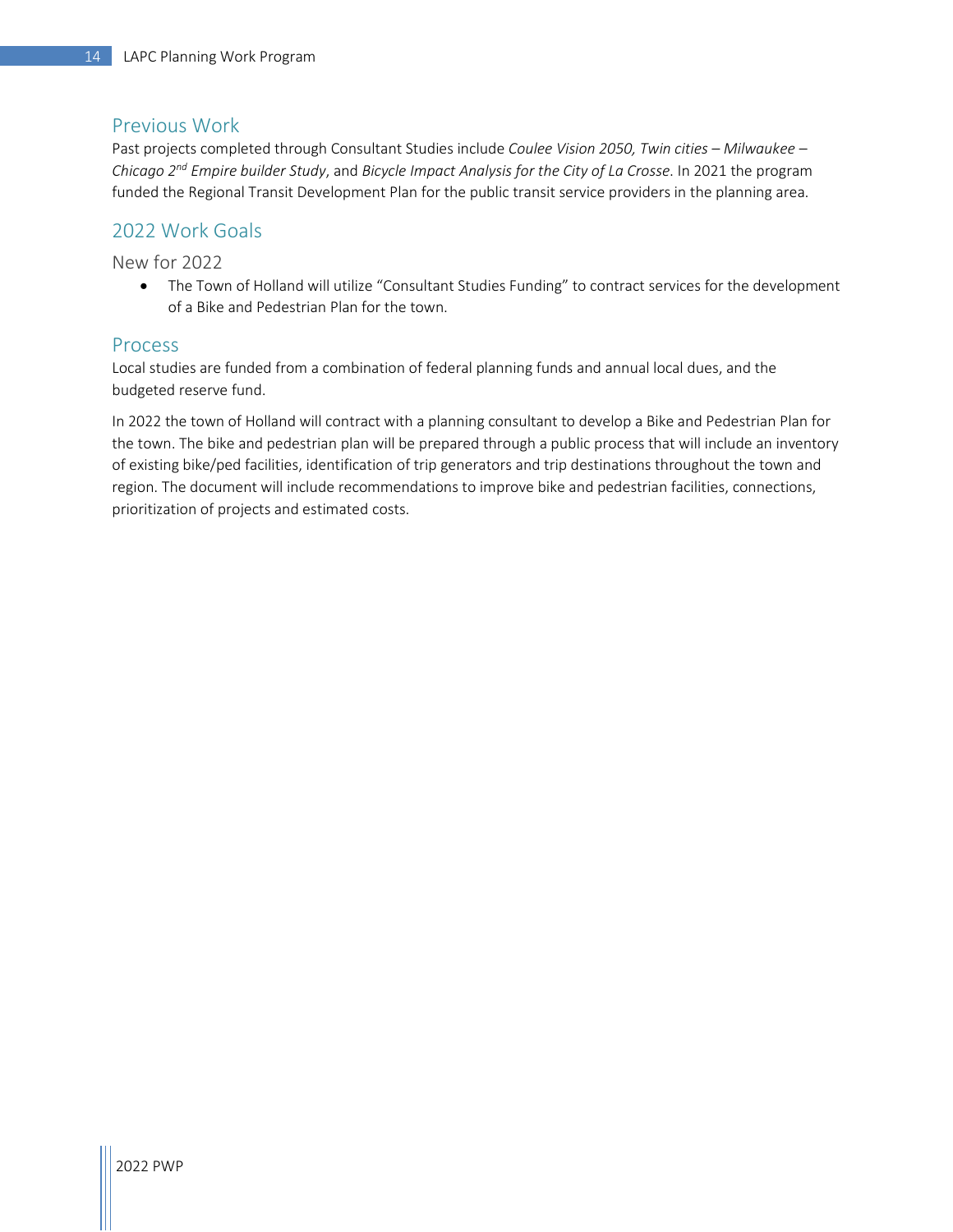## <span id="page-20-0"></span>Appendix A: Resolution Approving the Work Program

La Crosse Area Planning Committee

#### RESOLUTION 11-2021

#### APPROVING THE

#### 2022 Planning Work Program for the La Crosse Area Planning Committee

WHEREAS, the U. S. Department of Transportation regulations require the development and annual approval of a Planning Work Program (PWP) for the metropolitan planning area by the Metropolitan Planning Organization (MPO); and

WHEREAS, the La Crosse Area Planning Committee (LAPC) was created as the MPO for the La Crosse and La Crescent Metropolitan Planning Area through an Intermunicipal Agreement approved by all local units of government located within the La Crosse Planning Area as the metropolitan planning body responsible for performing transportation planning; and

WHEREAS, the LAPC is recognized by the Governors of Minnesota and Wisconsin as the transportation planning policy body for the La Crosse and La Crescent Planning Area; and

WHEREAS, the LAPC certifies that the metropolitan transportation planning process is addressing major issues facing the metropolitan planning area and is being conducted in accordance with all applicable requirements of § 450.336 of Title 23:

- 1. 23 U.S.C. 134 and 49 U.SC 5303;
- 2. In non-attainment and maintenance areas, Sections 174 and 176 (c) and (d) of the Clean Air Act as amended (42 U.S.C. 7504, 7506 (c) and (d)) and 40 CFR part 93;
- 3. Title VI of the Civil Rights Act of 1964, as amended (42 USC 2000d-1) and 49 CFR part 21;
- 4. 49 U.S.C. 5332, prohibiting discrimination on the basis of race, color, creed, national origin, sex, or age in employment or business opportunity;
- 5. Section 1101(b) of the FAST Act (pub. L. 114-357) and 49 CFR Part 26 regarding the involvement of disadvantaged business enterprises in DOT funded projects;
- 6. 23 CFR part 230, regarding the implementation of an equal employment opportunity program on Federal and Federal-aid highway construction contracts;
- 7. The provisions of the Americans with Disabilities Act of 1990 (42 U.S.C. 12101 *et seq*.) and 49 CFR Parts 27, 37, and 38;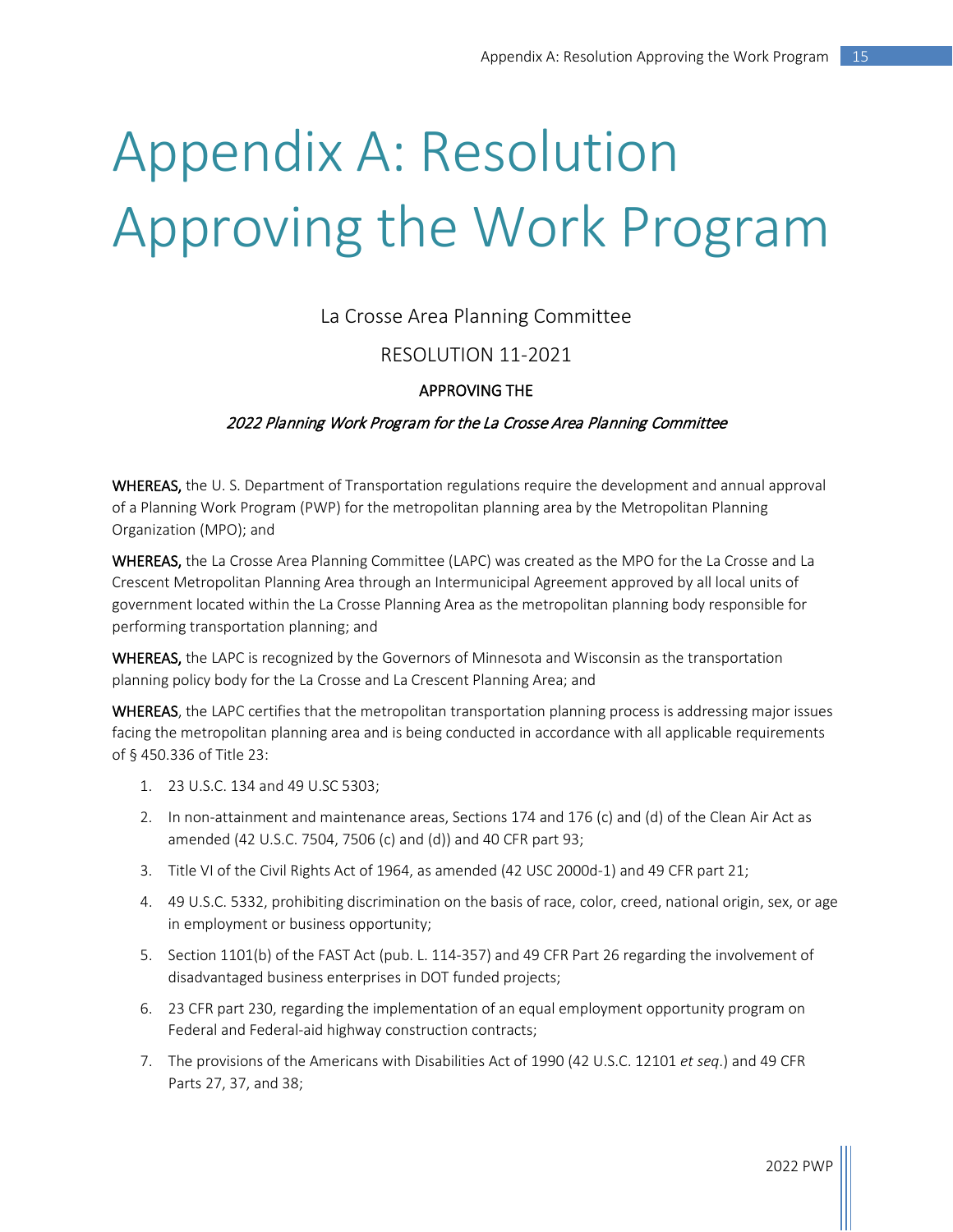- 8. The Older Americans Act, as amended (42 U.S.C. 6101), prohibiting discrimination on the basis of age in programs or activities receiving Federal financial assistance;
- 9. Section 324 of title 23 U.S.C. regarding the prohibition of discrimination based on gender; and
- 10. Section 504 of the Rehabilitation Act of 1973 (29 U.S.C. 794) and 49 CFR part 27 regarding discrimination against individuals with disabilities.

NOW, THEREFORE, BE IT RESOLVED: that the LAPC approves the *2022 Planning Work Program for the La Crosse Area Planning Committee* as being consistent with metropolitan plans and policies; and

BE IT RESOLVED: that the LAPC policy board authorizes the staff of the LAPC to make minor changes in order to address the concerns of the FTA, FHWA, MnDOT, and WisDOT.

BE IT FURTHER RESOLVED: that the Chair and Director are authorized to execute all agreements, contracts, and amendments relating to the funding of the Planning Work Program.

BE IT FURTHER RESOLVED: that the LAPC commits to providing the local match required for planned projects and programs.

LA CROSSE AREA PLANNING COMMITTEE

Linda Seidel, Chair

Peter Fletcher, Executive Director Dated: November 17, 2021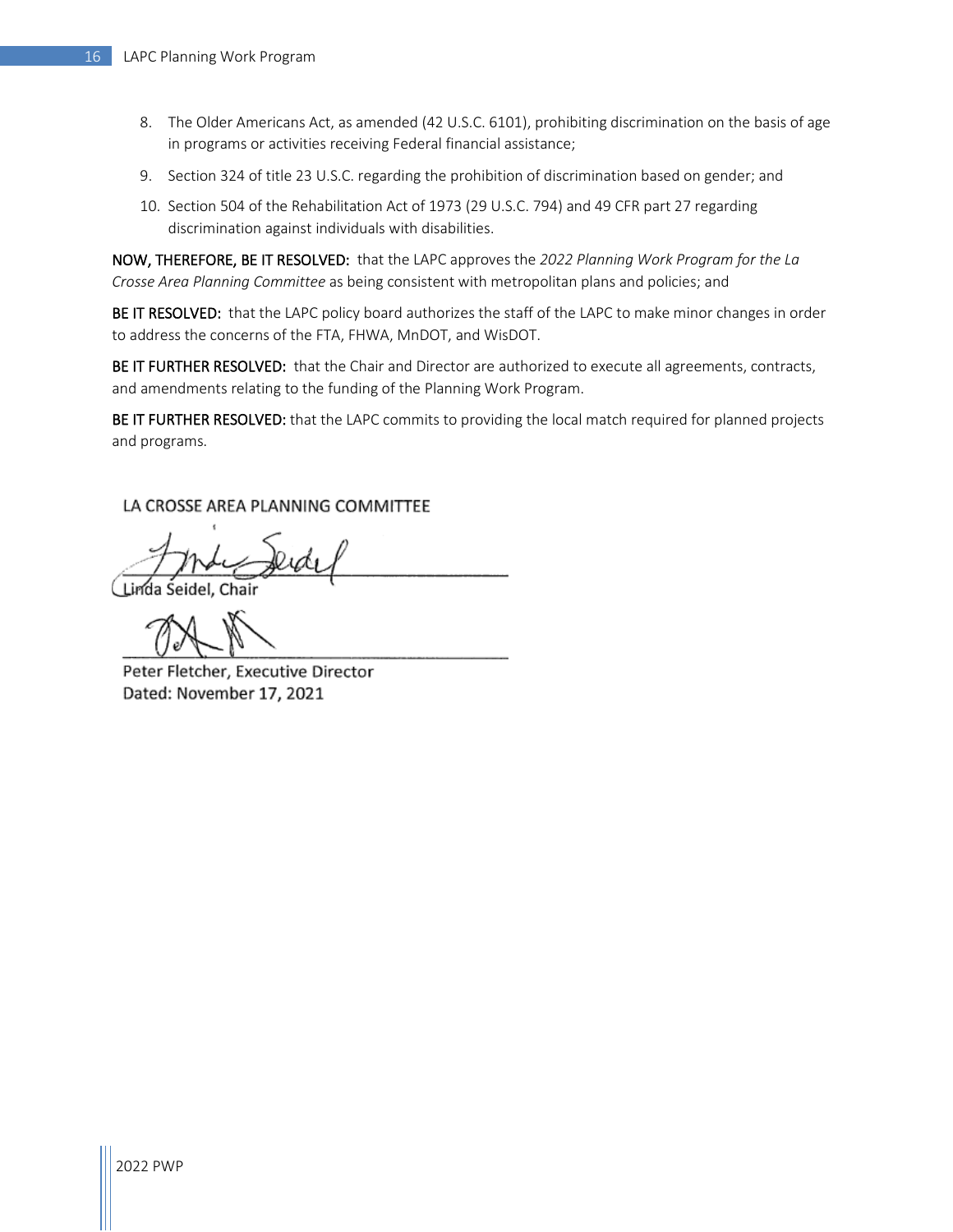## <span id="page-22-0"></span>Appendix B: LAPC Meeting Times and Locations

Table 3 summarizes the tentative schedules for important meetings that support the planning functions at the LAPC and ensure coordination between the MPO and State and local agencies.

| Meeting                                           | Date/Time                                                                       | Location                                          |
|---------------------------------------------------|---------------------------------------------------------------------------------|---------------------------------------------------|
| Policy Board                                      | 4:30 p.m. on 3rd Wednesday of odd*<br>months or as business dictates            | La Crosse County Administrative<br>Center         |
| <b>Technical Advisory Committee</b>               | 2:30 p.m. on 2 <sup>nd</sup> Wednesday of odd<br>months or as business dictates | La Crosse County Administrative<br>Center         |
| Committee on Transit and Active<br>Transportation | 3:00 p.m. on 2 <sup>nd</sup> Thursday of odd<br>months or as business dictates  | La Crosse County Administrative<br>Center         |
| Mid-year Review                                   | May/June 2021                                                                   | TEAMS/conference call                             |
| Annual Work Program                               | September/October 2021                                                          | TEAMS/conference call                             |
| Quarterly WisDOT-MPO-RPC<br>Directors' meetings   | 4 <sup>th</sup> Tuesday of January, April, July,<br>October 2021                | Hill Farms, Madison, WI;<br>TEAMS/conference call |
| MnDOT MPO Directors' meetings                     | February, May, November 2021                                                    | Location TBD; TEAMS/conference call               |
| Area Transportation Partnership                   | 9:00 a.m. on 2 <sup>nd</sup> Friday of month or<br>as business dictates         | MnDOT, Rochester, MN;<br>Remote/conference call   |

Table 2: Anticipated Schedules and Locations for Important Coordination Meetings

\*January, March, May, July, September, November.

The LAPC, TAC, and CTAT generally meet in Rooms 1700 or 1107 of the La Crosse County Administrative Center at 212 6<sup>th</sup> St N, La Crosse. This location is accessible by public transit and is ADA accessible. Meetings conducted provide a virtual option via TEAMS to encourage more accessibility and opportunities for the public to attend meetings.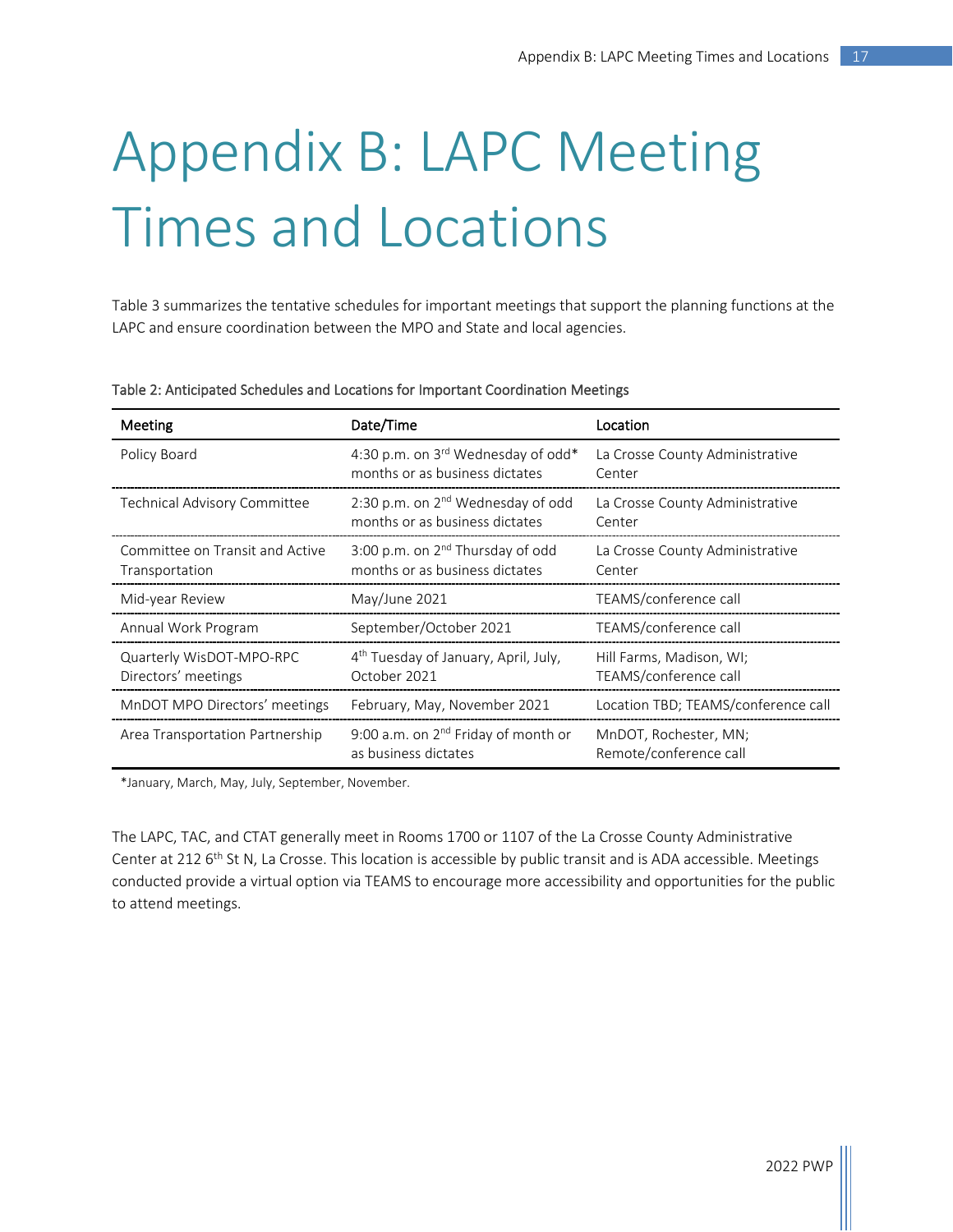This page intentionally left blank.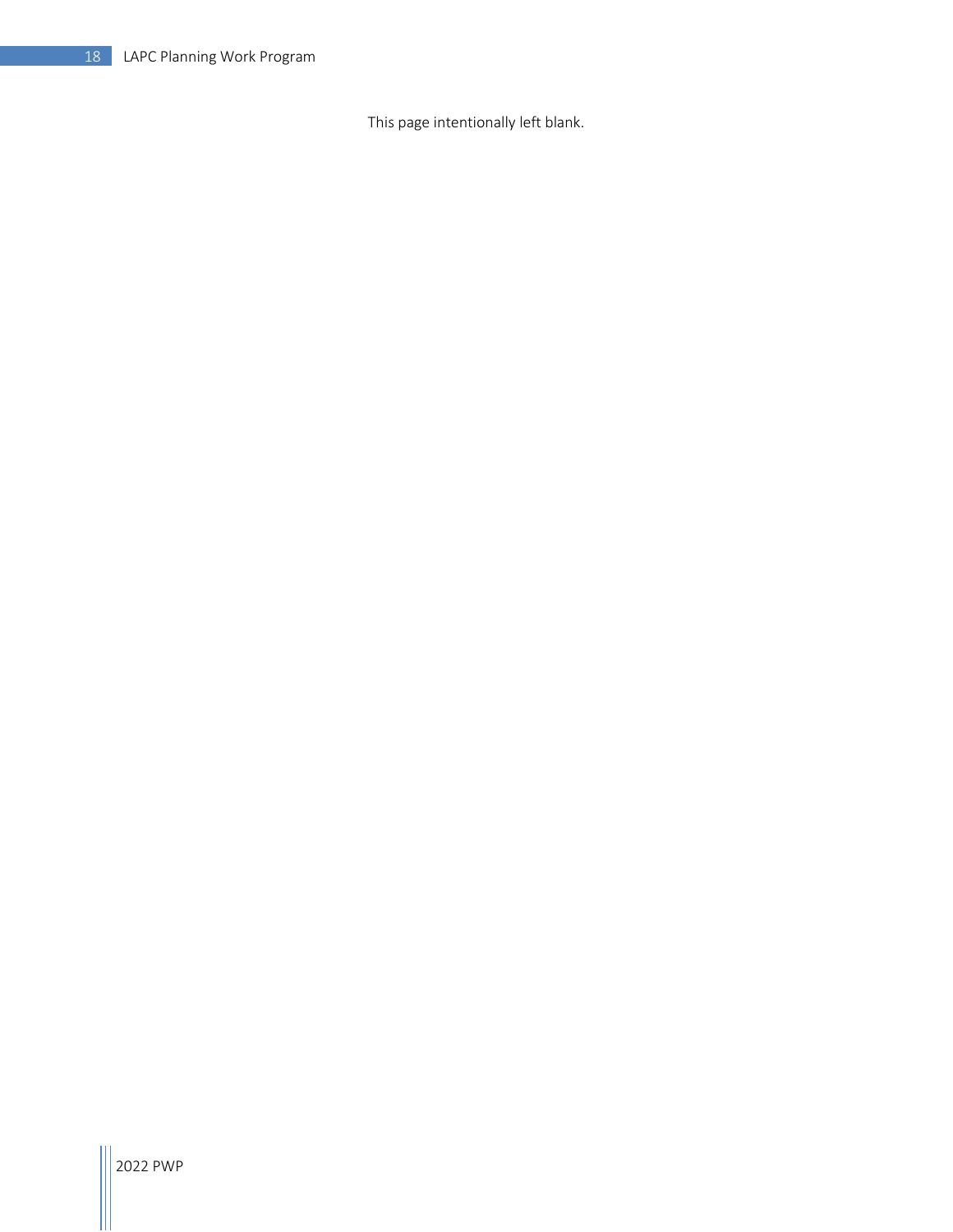## <span id="page-24-0"></span>Appendix C: 2022 PWP Budget and Elements Detail

2022 Planning Work Program Budget

|                                  |                   | <b>Allocation of Funds 2022</b> |                               |                                |                             |                                                              |  |
|----------------------------------|-------------------|---------------------------------|-------------------------------|--------------------------------|-----------------------------|--------------------------------------------------------------|--|
|                                  |                   | 100                             | 200                           | 300                            | 400                         | 500                                                          |  |
| <b>Funding Source</b>            | <b>Funds 2022</b> | Program<br><b>Support</b>       | <b>Long Range</b><br>Planning | <b>Short Range</b><br>Planning | <b>TIP Develop-</b><br>ment | <b>Local Studies /</b><br><b>Budgeted</b><br><b>Reserves</b> |  |
| <b>LAPC Revenue</b>              |                   |                                 |                               |                                |                             |                                                              |  |
| Minnesota Federal Grant Funds    | \$39,188.00       | \$16,802.65                     | \$14,304.91                   | \$6,370.13                     | \$1,710.31                  |                                                              |  |
| Wisconsin Federal Grant Funds    | 192,872.00        | 63,497.45                       | 54,058.44                     | 24,072.80                      | 6,463.30                    | 44,780.00                                                    |  |
| Minnesota State Funds            | 11,000.00         | 4,716.47                        | 4,015.36                      | 1,788.08                       | 480.08                      |                                                              |  |
| Local Match for Minnesota Funds  | 2,750.00          | 1,179.12                        | 1,003.84                      | 447.02                         | 120.02                      |                                                              |  |
| <b>Wisconsin State Funds</b>     | 11,180.79         | 3,680.95                        | 3,133.77                      | 1,395.50                       | 374.68                      | 2,595.90                                                     |  |
| Local Match for Wisconsin Funds  | 37,037.21         | 12,193.42                       | 10,380.84                     | 4,622.70                       | 1,241.15                    | 8,599.10                                                     |  |
|                                  | 0.00              | 0.00                            | 0.00                          | 0.00                           | 0.00                        | 0.00                                                         |  |
| <b>Total Revenue</b>             | \$294,028.00      | \$102,070.06                    | \$86,897.16                   | \$38,696.23                    | \$10,389.55                 | \$55,975.00                                                  |  |
| % of Total Funds                 |                   | 34.7%                           | 29.6%                         | 13.2%                          | 3.5%                        | 19.0%                                                        |  |
| <b>LAPC Expenses</b>             |                   |                                 |                               |                                |                             |                                                              |  |
| <b>Salaries and Fringe</b>       |                   |                                 |                               |                                |                             |                                                              |  |
| Director Salary + Fringe         | \$118,284.00      | \$50,043.23                     | \$27,466.91                   | \$35,371.47                    | \$5,402.39                  |                                                              |  |
| Planner Salary + Fringe          | 86,444.00         | 18,701.83                       | 59,430.25                     | 3,324.77                       | 4,987.15                    |                                                              |  |
| Total:                           | \$204,728.00      | \$68,745.06                     | \$86,897.16                   | \$38,696.23                    | \$10,389.55                 |                                                              |  |
| <b>Program Expenses</b>          |                   |                                 |                               |                                |                             |                                                              |  |
| Office Supplies                  | 400.00            | 400.00                          |                               |                                |                             |                                                              |  |
| <b>Indirect Costs</b>            | 14.000.00         | 14.000.00                       |                               |                                |                             |                                                              |  |
| Unemployment & retirees indirect | 0.00              | 0.00                            |                               |                                |                             |                                                              |  |
| Duplicating/Printing             | 650.00            | 650.00                          |                               |                                |                             |                                                              |  |
| Postage (Internal)               | 50.00             | 50.00                           |                               |                                |                             |                                                              |  |
| Telephone                        | 175.00            | 175.00                          |                               |                                |                             |                                                              |  |
| Cell Phone                       | 500.00            | 500.00                          |                               |                                |                             |                                                              |  |
| Meals                            | 200.00            | 200.00                          |                               |                                |                             |                                                              |  |
| Lodging                          | 400.00            | 400.00                          |                               |                                |                             |                                                              |  |
| Mileage                          | 1,200.00          | 1,200.00                        |                               |                                |                             |                                                              |  |
| Parking                          | 100.00            | 100.00                          |                               |                                |                             |                                                              |  |
| <b>Public Notice</b>             | 350.00            | 350.00                          |                               |                                |                             |                                                              |  |
| <b>Publications Costs</b>        | 0.00              | 0.00                            |                               |                                |                             |                                                              |  |
| Conferences                      | 700.00            | 700.00                          |                               |                                |                             |                                                              |  |
| Dues                             | 6,000.00          | 6,000.00                        |                               |                                |                             |                                                              |  |
| Software Licenses                | 6,600.00          | 6,600.00                        |                               |                                |                             |                                                              |  |
| Computers/monitors               | 1,000.00          | 1,000.00                        |                               |                                |                             |                                                              |  |
| Training                         | 1,000.00          | 1,000.00                        |                               |                                |                             |                                                              |  |
| Total:                           | \$33,325.00       | \$33,325.00                     |                               |                                |                             |                                                              |  |
|                                  | \$238,053.00      | \$102,070.06                    | \$86,897.16                   | \$38,696.23                    | \$10,389.55                 |                                                              |  |
| % OF INTERNAL EXPENSES           |                   | 42.9%                           | 36.5%                         | 16.3%                          | 4.4%                        |                                                              |  |
| <b>Consultant Costs</b>          |                   |                                 |                               |                                |                             |                                                              |  |
| 64056<br><b>Local Studies</b>    | \$55,975.00       |                                 |                               |                                |                             | \$55,975.00                                                  |  |
|                                  | \$294,028.00      | \$102,070.06                    | \$86,897.16                   | \$38,696.23                    | \$10,389.55                 | \$55,975.00                                                  |  |
|                                  | 100.0%            | 34.7%                           | 29.6%                         | 13.2%                          | 3.5%                        | 19.0%                                                        |  |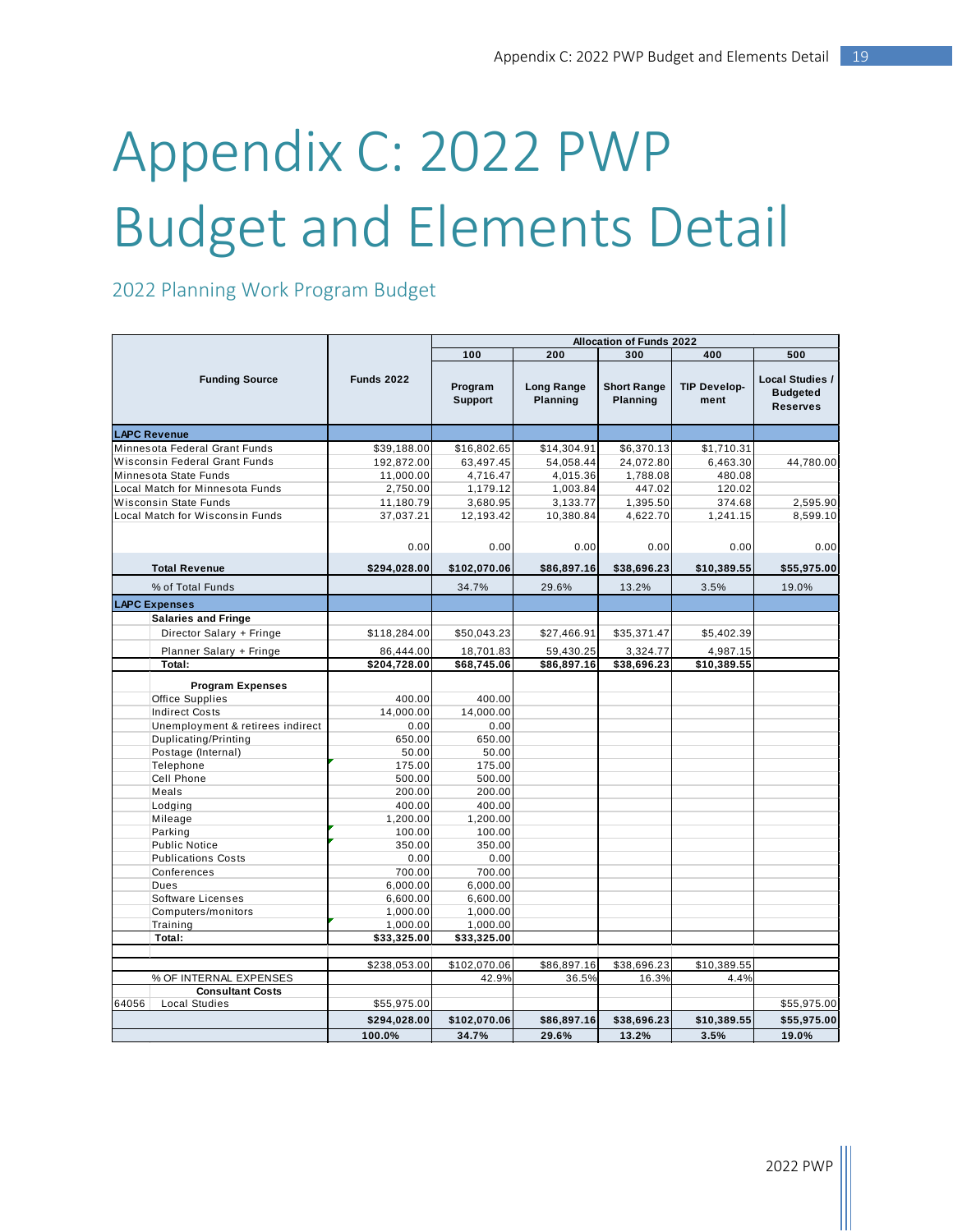#### 2022 Local Share Dues

| <b>UNIT OF GOVERNMENT</b> | <b>Equalized Values for 2022 Dues</b>                            |         | <b>LOCAL SHARE</b> |  |  |
|---------------------------|------------------------------------------------------------------|---------|--------------------|--|--|
|                           | <b>Percent of Total</b><br><b>Equalized Value, 2020</b><br>Value |         |                    |  |  |
| City of La Crescent       | 450,284,300                                                      | 4.30%   | \$1,710.16         |  |  |
| City of La Crosse         | 4,331,406,700                                                    | 41.35%  | 16,450.48          |  |  |
| City of Onalaska          | 2,169,131,500                                                    | 20.71%  | 8,238.26           |  |  |
| Village of Holmen         | 839,592,000                                                      | 8.01%   | 3,188.73           |  |  |
| Village of West Salem     | 475,746,000                                                      | 4.54%   | 1,806.86           |  |  |
| Town of Campbell          | 389,832,400                                                      | 3.72%   | 1,480.56           |  |  |
| Town of Holland           | 477.899.500                                                      | 4.56%   | 1.815.04           |  |  |
| Town of Medary            | 199,291,100                                                      | 1.90%   | 756.90             |  |  |
| Town of Shelby            | 498,890,300                                                      | 4.76%   | 1,894.76           |  |  |
| Town of Onalaska          | 643,889,900                                                      | 6.15%   | 2,445.46           |  |  |
| <b>TOTAL - LAPC</b>       | \$10,475,963,700                                                 | 100.00% | \$39,787.21        |  |  |

The Table illustrates local share dues required to provide matching funds for the MPO planning grant.

### 2022 Program Elements Detail

|                    | <b>Budget</b><br>100 Program Support and Administration                                       |           | <b>Director</b><br>(Hours) | Timeframe<br>Quarter(s) |     |
|--------------------|-----------------------------------------------------------------------------------------------|-----------|----------------------------|-------------------------|-----|
|                    |                                                                                               | \$102,070 | 880                        |                         | 450 |
|                    | Resolutions for support of state performance measures                                         | \$48,075  | 670                        | 1,2                     | 240 |
| Program<br>support | Coordinate hybrid (virtual, inperson) technical committee and<br><b>Policy Board meetings</b> |           |                            | 1, 2, 3, 4              |     |
|                    | Prepare PWP and quarterly accounting                                                          |           |                            | 1, 2, 3, 4              |     |
|                    | Calculate and bill for local dues                                                             |           |                            | 1,2                     |     |
|                    | Preparing the 2023 budget                                                                     |           |                            | 2,3                     |     |
|                    | Staff training and travel for agency meetings                                                 |           |                            | 1, 2, 3, 4              |     |
|                    | Maintain the LAPC website                                                                     |           |                            | 1, 2, 3, 4              |     |
| Program            | Program expenses. (See budget for details)                                                    | \$33,325  |                            |                         |     |
| Expenses           | Vacation, Sick and Holiday Time                                                               | \$20,670  | 210                        |                         | 210 |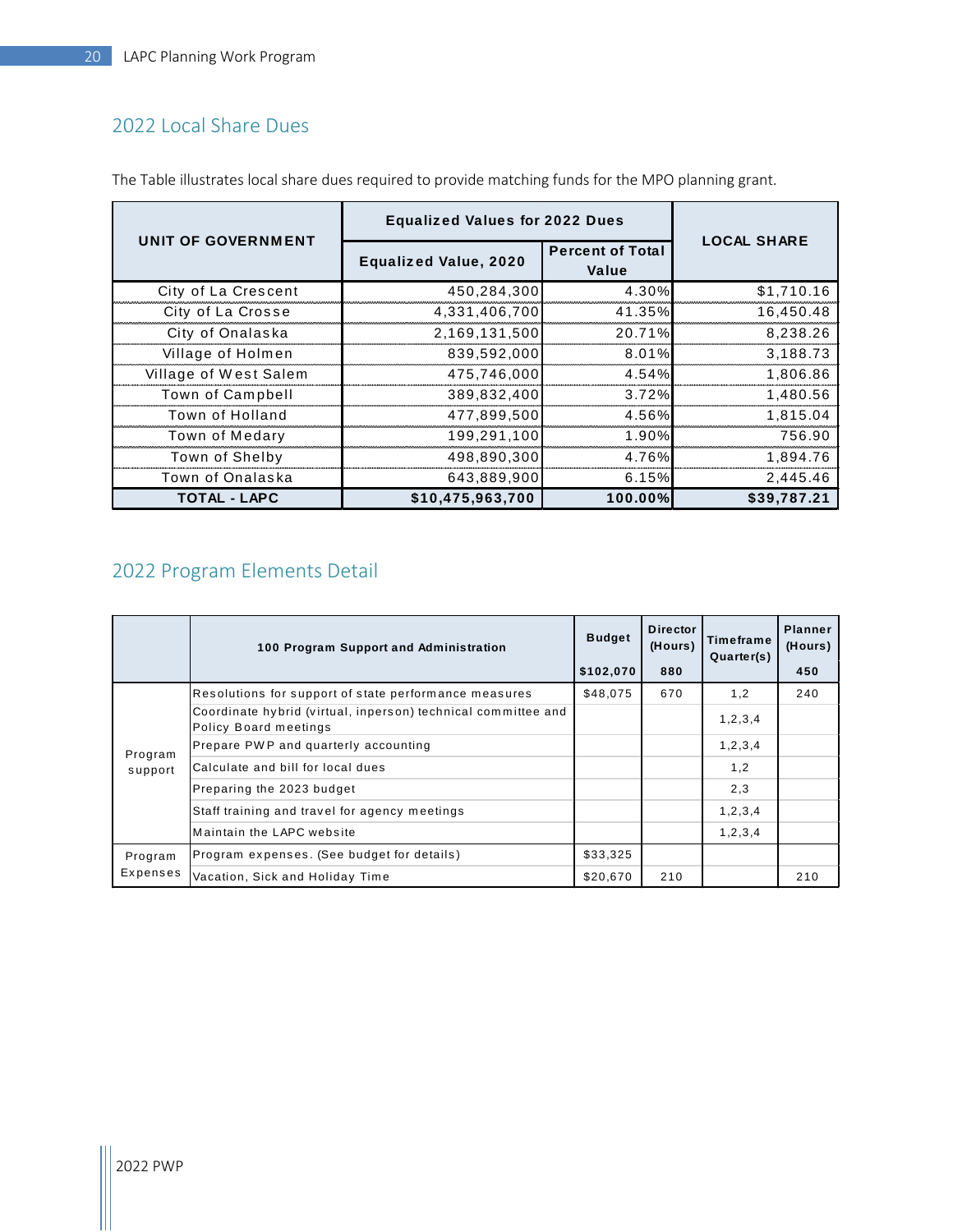|                   | 200 Long-Range Plan Implementation                                                                           | <b>Budget</b> | <b>Director</b><br>(Hours) | Timeframe<br>Quarter(s) | Planner<br>(Hours)        |
|-------------------|--------------------------------------------------------------------------------------------------------------|---------------|----------------------------|-------------------------|---------------------------|
|                   |                                                                                                              | \$86,897      | 483                        |                         | 1,430                     |
| Planning          | Continue Performance-based Planning and Programming<br>Continue to work with DOTs to set targets for Federal | \$13,863      | 83                         | 1, 2, 3, 4              | 220                       |
|                   | performance measures                                                                                         |               |                            | 1, 2, 3, 4              |                           |
| Emphasis          | Work with transit agencies to set safety targets                                                             |               |                            | 1, 2, 3, 4              |                           |
| Areas             | Promote cooperation across MPO, transit agency, and State                                                    |               |                            | 1, 2, 3, 4              |                           |
|                   | boundaries<br>Ladders of opportunity (i.e. transportation connectivity gaps                                  |               |                            |                         |                           |
|                   | in accessing essential services)                                                                             |               |                            | 1, 2, 3, 4              |                           |
|                   | Continue meetings with LAPC community boards, councils,                                                      | \$73,034      | 400                        | 1,2,3,4                 | 1,210                     |
|                   | planning committees to incorporate MTP goals<br>Develop webbased annual performance reporting                |               |                            | 1, 2, 3                 |                           |
|                   | Initiate development of local performance targets                                                            |               |                            | 2,3                     |                           |
|                   | Work with DOTs on development of statewide plans                                                             |               |                            | 1, 2, 3, 4              |                           |
|                   | Continue update of land use inventory                                                                        |               |                            | 1, 2, 3, 4              |                           |
|                   | Utilizate StreetLight Data for planning activities and technical                                             |               |                            | 1, 2, 3                 |                           |
|                   | assistance to communities<br>Verify new employment data obtained from WisDOT Travel                          |               |                            |                         |                           |
|                   | Forecasting Section                                                                                          |               |                            | 1, 2, 3, 4              |                           |
|                   | Update the "Public Participation Plan for the La Crosse Area                                                 |               |                            | 1,2                     |                           |
| <b>MTP</b>        | Planning Committee"                                                                                          |               |                            |                         |                           |
| Implementa        | Analyze MTU automatic vehicle location (AVL) data                                                            |               |                            | 1, 2, 3, 4              |                           |
| tion              | Coordinate with DOTs on state transportation plans                                                           |               |                            | 1, 2, 3, 4              |                           |
|                   | Continue active outreach to planning area communities                                                        |               |                            | 1, 2, 3, 4              |                           |
|                   | Continue to improve outreach activities through the website                                                  |               |                            | 1, 2, 3, 4              |                           |
|                   | Explore ArcGIS Insightes for analysis and visualizations                                                     |               |                            | 1,2                     |                           |
|                   | Support DOT IT initiatives<br>Implement recommendations from LAPC planning and policy                        |               |                            | 1,2,3,4                 |                           |
|                   | plans and studies                                                                                            |               |                            | 2,3,4                   |                           |
|                   | Update sustainability indicators for La Crosse County                                                        |               |                            | $\mathbf{1}$            |                           |
|                   | Update data in the Transportation Planning Database                                                          |               |                            | 1, 2, 3, 4              |                           |
|                   | Coordinate regional TSMO activities with DOTs and                                                            |               |                            |                         |                           |
|                   | municipalities                                                                                               |               |                            | 1,2,3,4                 |                           |
|                   | 300 Short-Range and Multimodal Planning                                                                      |               | <b>Director</b><br>(Hours) | Timeframe<br>Quarter(s) | <b>Planner</b><br>(Hours) |
|                   |                                                                                                              | \$38,696      | 622                        |                         | 80                        |
|                   | Continue to plan for additional regional bicycle routes                                                      | \$18,421      | 302                        | 1, 2, 3, 4              | 30                        |
| Transpor-         | Manage local studies program                                                                                 |               |                            | 1,4                     |                           |
| tation            | Participate on study and project advisory committees.                                                        |               |                            | 1, 2, 3, 4              |                           |
| Studies and       | Prepare a project scope evaluating infrastructure needs of                                                   |               |                            | 1, 2, 3, 4              |                           |
| Projects          | electric vehicles in the planning area.                                                                      |               |                            |                         |                           |
|                   | Work with lead agencies on studies and projects                                                              |               |                            | 1,2,3,4                 |                           |
|                   | Work with transit agencies to improve transit service                                                        | \$20,276      | 320                        | 1, 2, 3, 4              | 50                        |
|                   | Assit transit providers with implementing<br>strategies/recommendations identified in the regional TDP       |               |                            | 1, 2, 3, 4              |                           |
|                   | Assist local units of government in preparation of TAP<br>applications                                       |               |                            | 1,2                     |                           |
|                   | Serve TLLC steering committee                                                                                |               |                            | 1, 2, 3, 4              |                           |
| Modal<br>Planning | Continue participating on the MN Great River Rail<br>Commission and Passenger Rail Forum                     |               |                            | 1,2,3,4                 |                           |
| and<br>Technical  | Continue supporting TCMC activities                                                                          |               |                            | 1, 2, 3, 4              |                           |
| Assistance        | Assist communities in integrating TDM best practices into<br>local plans and/or policies                     |               |                            | 1, 2, 3, 4              |                           |
|                   | Assist MTU with transit planning                                                                             |               |                            | 1, 2, 3, 4              |                           |
|                   | Assist La Crosse County with S.M.R.T service planning                                                        |               |                            | 1, 2, 3, 4              |                           |
|                   | Assist agency partners with grant applications if needed                                                     |               |                            | 1,2,3,4                 |                           |
|                   | Promote bicycle and pedestrian accommodations                                                                |               |                            | 1, 2, 3, 4              |                           |
|                   | Provide GIS assistance and custom map making                                                                 |               |                            | 1, 2, 3, 4              |                           |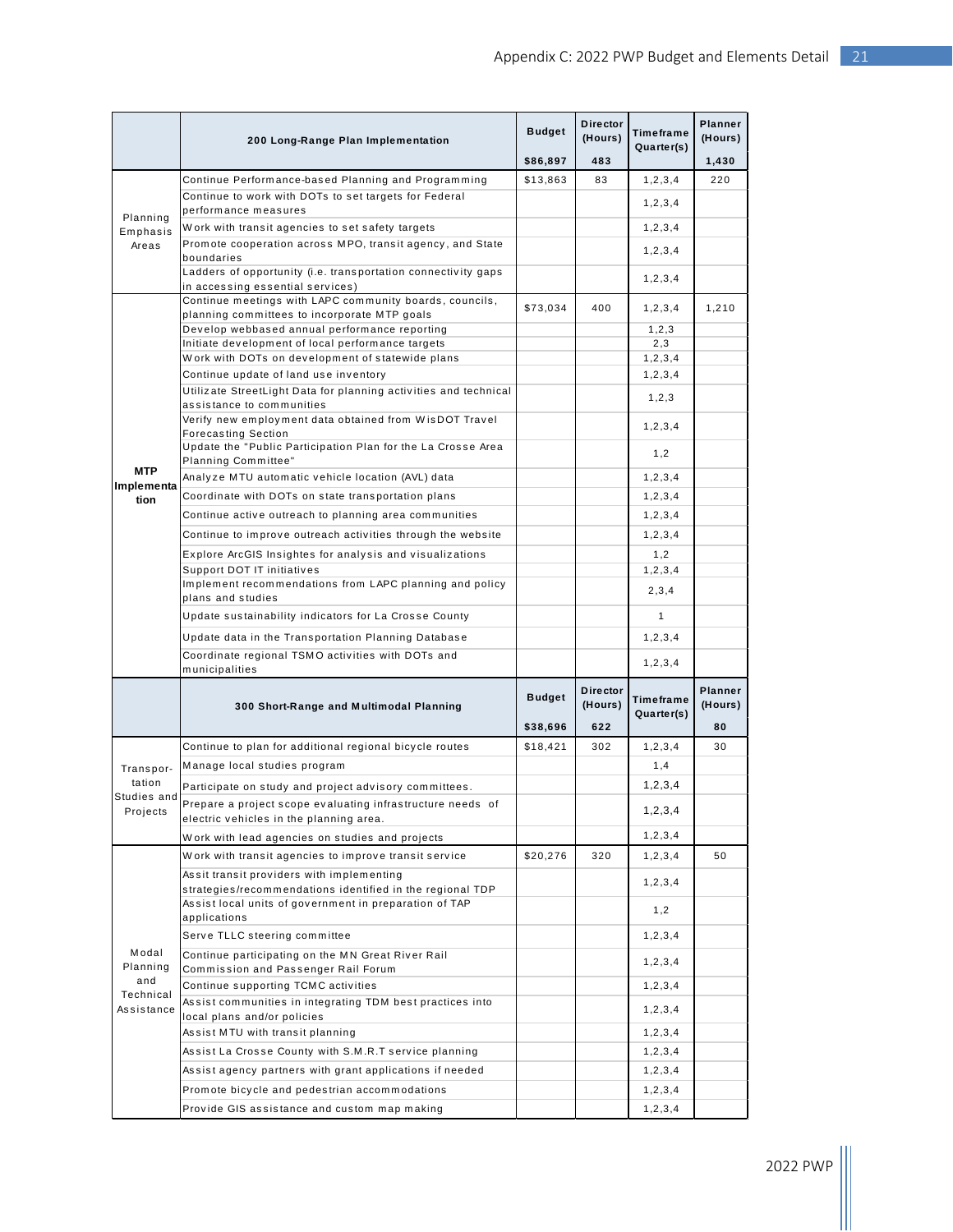|                 | 400 Tranportation Improvement Program                     |               | Director<br>(Hours)        | Timeframe<br>Quarter(s) | <b>Planner</b><br>(Hours) |
|-----------------|-----------------------------------------------------------|---------------|----------------------------|-------------------------|---------------------------|
|                 |                                                           | \$10,390      | 95                         |                         | 120                       |
|                 | Monitor performance of projects and link to investments   | \$10,390      | 95                         | 2                       | 120                       |
| Transpor-       | Provide public notice of TIP update                       |               |                            | $\overline{2}$          |                           |
| tation          | Maintain TIP project information on website               |               |                            | 1, 2, 3, 4              |                           |
| Improve-        | Review existing and incorporate new projects              |               |                            | 2,3                     |                           |
| ment<br>Program | Complete TIP environmental justice analysis               |               |                            | 3                       |                           |
|                 | Prepare 4 year TIP document including financial plan      |               |                            | 2,3                     |                           |
|                 | Serve on MnDOT District 6 Area Transportation Partnership |               |                            | 1, 2, 3, 4              |                           |
|                 | 500 Consultant Studies Funding                            | <b>Budget</b> | <b>Director</b><br>(Hours) | Timeframe<br>Quarter(s) | <b>Planner</b><br>(Hours) |
|                 |                                                           |               | $\bf{0}$                   |                         | $\mathbf 0$               |
| Consultant      | Town of Holland Bike and Pedestrian Plan                  | \$55,975      |                            | 1, 2, 3, 4              |                           |
| <b>Studies</b>  |                                                           |               |                            |                         |                           |
|                 | Total for 2022                                            | \$294,028     | 2,080                      |                         | 2,080                     |

| 2022 Unified Planning Work Program Budget (Mn UPWP Chart) |                                                                                                |                                          |               |               |                      |  |  |
|-----------------------------------------------------------|------------------------------------------------------------------------------------------------|------------------------------------------|---------------|---------------|----------------------|--|--|
|                                                           |                                                                                                | Minnesota                                | Wisconsin     | Local         |                      |  |  |
| <b>UPWP</b>                                               |                                                                                                | <b>Federal Funding   Federal Funding</b> |               | Funding       | <b>Total Funding</b> |  |  |
|                                                           | <b>Category Project Title</b>                                                                  | <b>Amount</b>                            | <b>Amount</b> | <b>Amount</b> | <b>Amount</b>        |  |  |
|                                                           | 100 Program Support                                                                            | \$16,802.65                              | \$63,497.45   | \$21,769.95   | \$102,070.06         |  |  |
|                                                           | 200 Long Range Planning                                                                        | 14,304.91                                | 54.058.44     | 18,533.81     | \$86,897.16          |  |  |
|                                                           | 300 Short Range Planning                                                                       | 6,370.13                                 | 24,072.80     | 8,253.30      | \$38,696.23          |  |  |
|                                                           | 400 TIP Development                                                                            | 1.710.31                                 | 6.463.30      | 2,215.93      | \$10,389.55          |  |  |
|                                                           | 500 Local Studies                                                                              |                                          | 44.780.00     | 11,195.00     | \$55,975.00          |  |  |
|                                                           | <b>Funding Totals</b>                                                                          | \$39,188.00                              | \$192,872.00  | \$61,968.00   | \$294,028.00         |  |  |
| Source                                                    |                                                                                                |                                          |               |               |                      |  |  |
| of Local                                                  | Local "dues" from MPO member communities, budgeted reserves, and Minnesota and Wisconsin state |                                          |               |               |                      |  |  |
| <b>Funds:</b>                                             | planning grants.                                                                               |                                          |               |               |                      |  |  |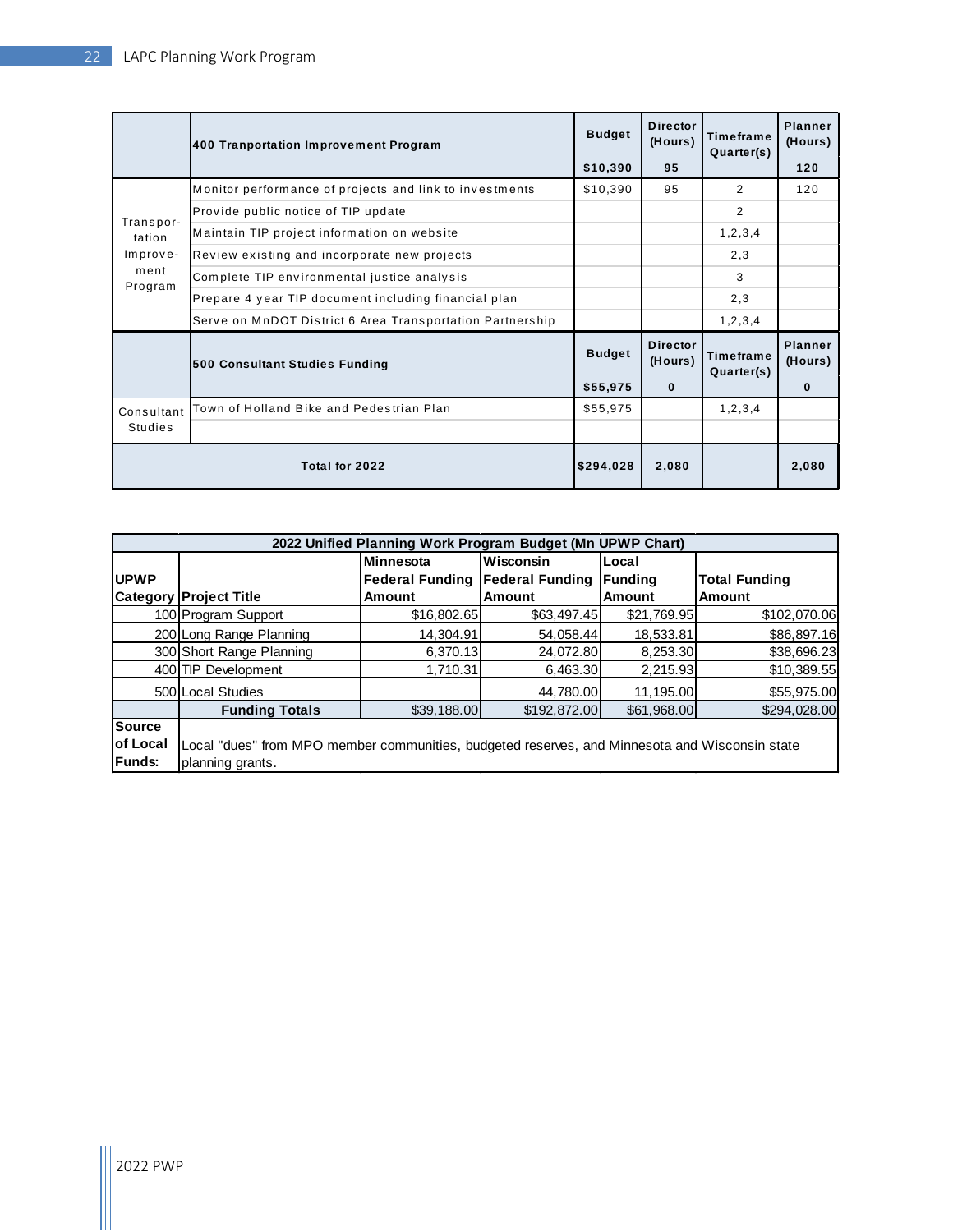## <span id="page-28-0"></span>Appendix D: Indirect Cost Allocation Plan

#### Office Indirect Costs

Budgeted indirect costs are \$14,000 for 2022. These costs are billed by La Crosse County to partially cover indirect costs of central services departments.

The indirect costs are based on the La Crosse County *Central Services Cost Allocation Plan* based on 2020 financials. The indirect cost allocation plan is prepared in accordance with 2 CFR 200 Subpart E—Cost Principles as guidance for determination of cost allocation and basis selection. The Cost Allocation Plan Certification is shown below under, *Certificate of Cost Allocation Plan*. The Cost Allocation Plan is submitted to the US Department of Health & Human Services as the cognizant federal agency for La Crosse County.

The indirect cost allocation plan distributes the allowable costs of central serviced departments (such as the La Crosse County Finance Department) based on allowable allocation or distribution methodology depending on the nature of cost and benefit provided to its recipients (such as the LAPC staff office). For example, the Finance Department provides accounting, payroll and other financial services to all county departments, including the LAPC.

The indirect cost allocation plan includes a narrative describing the services provided by each central services department and the activities or functions provided to grantee departments benefitting from its services. All costs for each central services department are analyzed to determine if they are allowable for charging to grantee department and to which activity or function they will be allocated from. A detailed distribution showing the actual cost allocation basis is also presented for each function. For example, the Building Use allocation is based on the amount of square feet occupied by the LAPC office.

As shown in Table 3, office indirect costs for the LAPC office are calculated at \$64,789. The LAPC incurs an annual indirect charge of \$14,000. La Crosse County considers additional indirect costs (\$50,789 in 2020) as an in-kind contribution. Indirect insurance costs include Workers' Compensation and General Liability.

Indirect costs are charged to federal, Wisconsin state and local funding sources. The costs are charged proportional to the billing period. The distribution of costs will depend upon the available federal and state balances when the indirect costs are charged. The maximum federal and state shares will be 80% and 5% respectively. The remaining 15% will be local funding.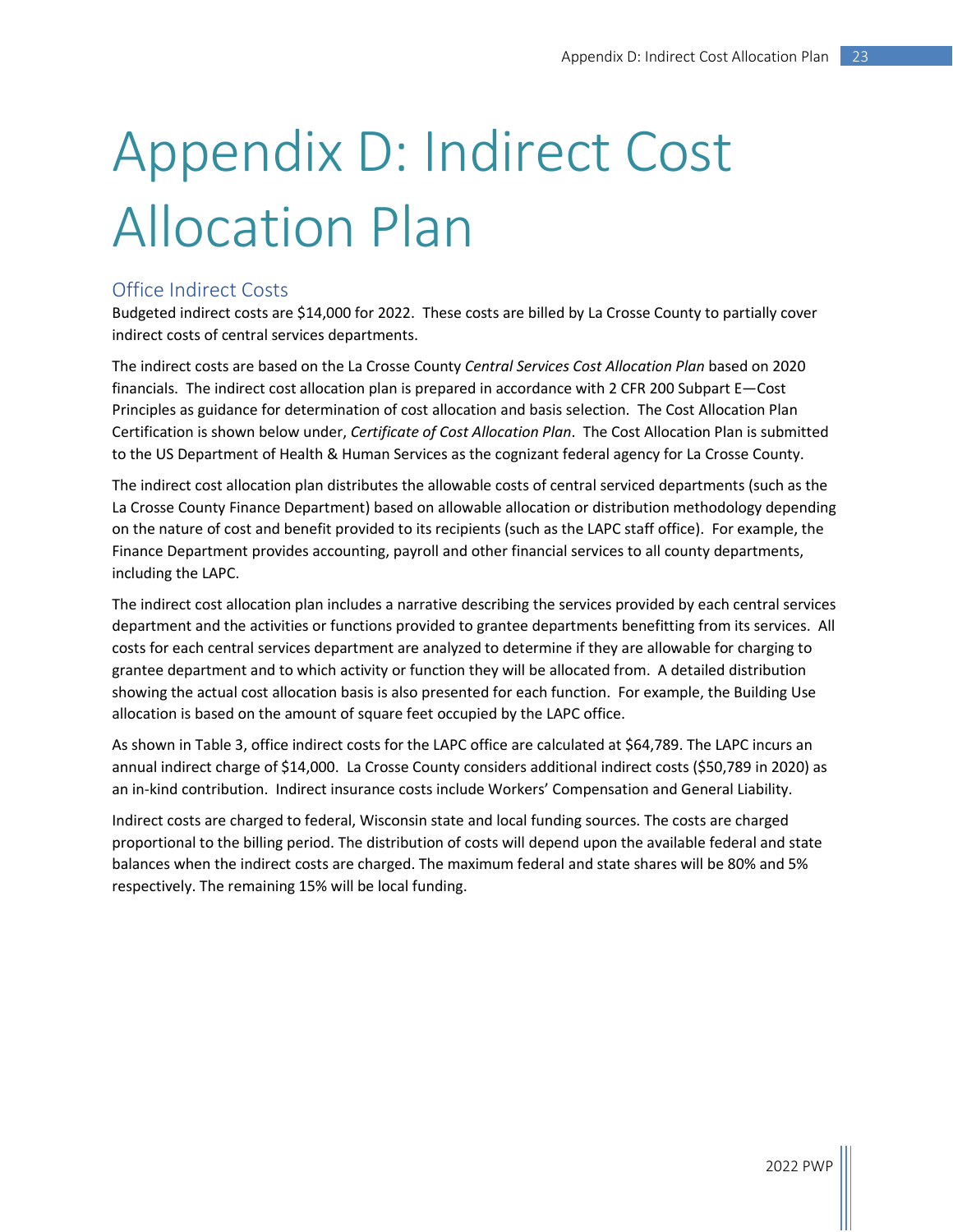| <b>Central Services Dept</b> | <b>LAPC Office Total</b> | <b>In-Kind Contribution</b> | <b>LAPC Office</b>   |
|------------------------------|--------------------------|-----------------------------|----------------------|
|                              | <b>Indirect Cost</b>     | (La Crosse County)          | <b>Indirect Cost</b> |
| <b>Building depreciation</b> | \$8,307                  | \$6,512                     | \$1,795              |
| <b>Special accounting</b>    | 65                       | 51                          | 14                   |
| <b>Building maintenance</b>  | 4,853                    | 3,804                       | 1,049                |
| <b>Finance</b>               | 1,125                    | 882                         | 243                  |
| <b>Insurance</b>             | 1,603                    | 1,257                       | 346                  |
| <b>County Administrator</b>  | 10,734                   | 8,415                       | 2,319                |
| <b>Human Resources</b>       | 2.012                    | 1,577                       | 435                  |
| Information technology       | 35,914                   | 28,153                      | 7,761                |
| <b>County treasurer</b>      | 176                      | 138                         | 38                   |
| Total:                       | \$64.789                 | \$50.789                    | \$14,000             |

**Table 3: Central Services Cost Allocation Plan**

#### Leave and Fringe Benefit Rates

The 2022 leave-additive indirect cost rate is based on an estimated vacation, sick and holiday leave of 210 hours per staff member, out of a total of 2,080. This represents about 10.10% of regular direct salaries.

The fringe benefit rate is 24.64% of total salary and benefits in 2022.

#### Certificate of Cost Allocation Plan

La Crosse County certifies its cost allocation plan for the LAPC with a *Certificate of Cost Allocation Plan*:

#### **CERTIFICATE OF COST ALLOCATION PLAN**

This is to certify that I have reviewed the cost allocation plan submitted herewith and to the best of my knowledge and belief:

- 1. All costs included in this proposal (as dated below) to establish cost allocations or billings for the year ended December 31, 2020 are allowable in accordance with the requirements of 2 CFR 200 and the Federal Award(s) to which they apply. Unallowable costs have been adjusted for in allocating costs as indicated in the cost allocation plan.
- 2. All costs included in this proposal are properly allocable to Federal Awards on the basis of a beneficial or causal relationship between the expenses incurred and the Federal awards to which they are allocated in accordance with applicable requirements. Further, the same costs that have been treated as indirect costs have not been claimed as direct costs. Similar types of costs have been accounted for consistently.

I declare that the foregoing is true and correct.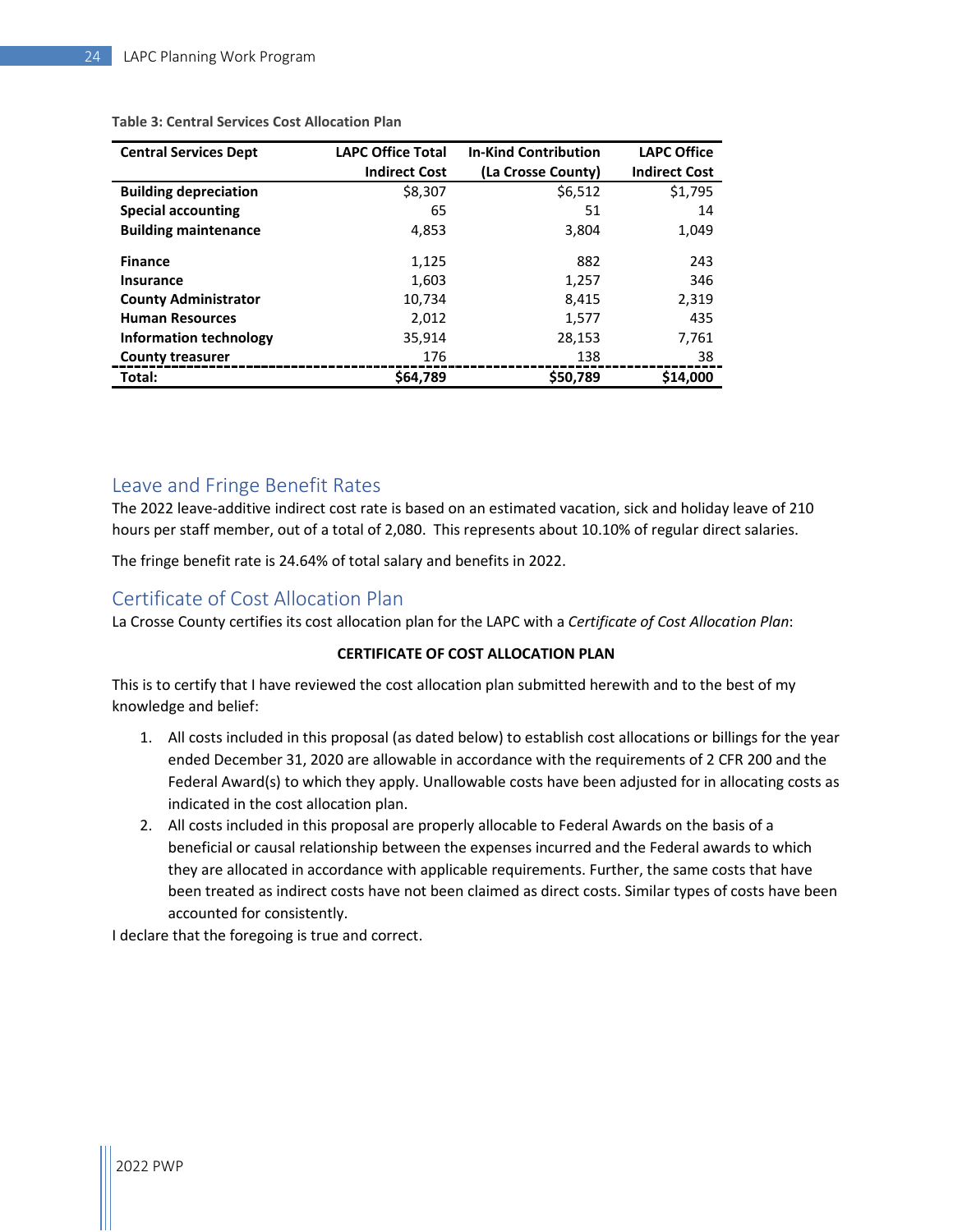| <b>Governmental Unit:</b> | La Crosse County, Wisconsin |
|---------------------------|-----------------------------|
| Signature:                |                             |
| Name of Official:         | Sharm Davidsm               |
| Title:                    | Auditor / Finance Director  |
| <b>Date of Execution:</b> | 8/6/2                       |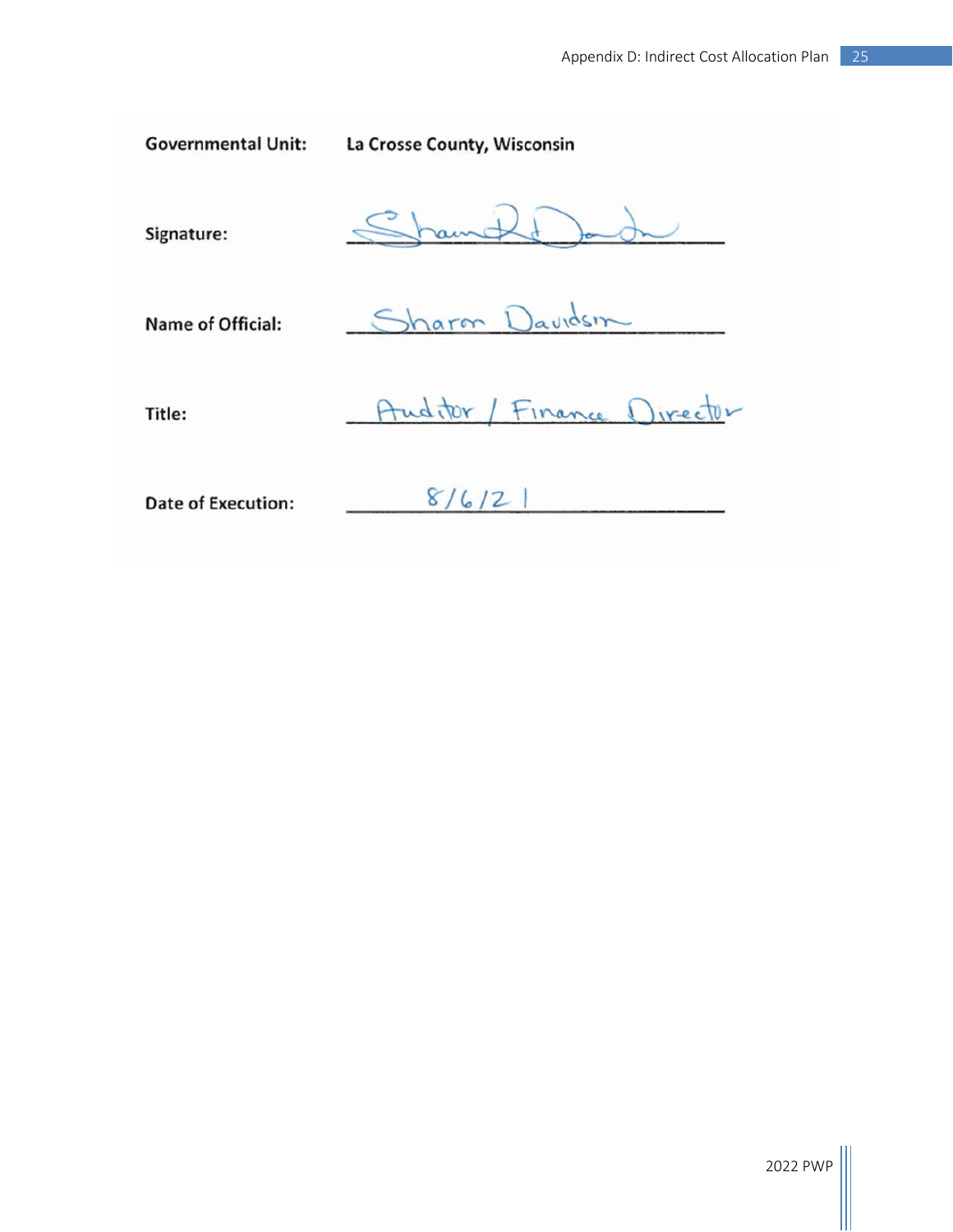This page intentionally left blank.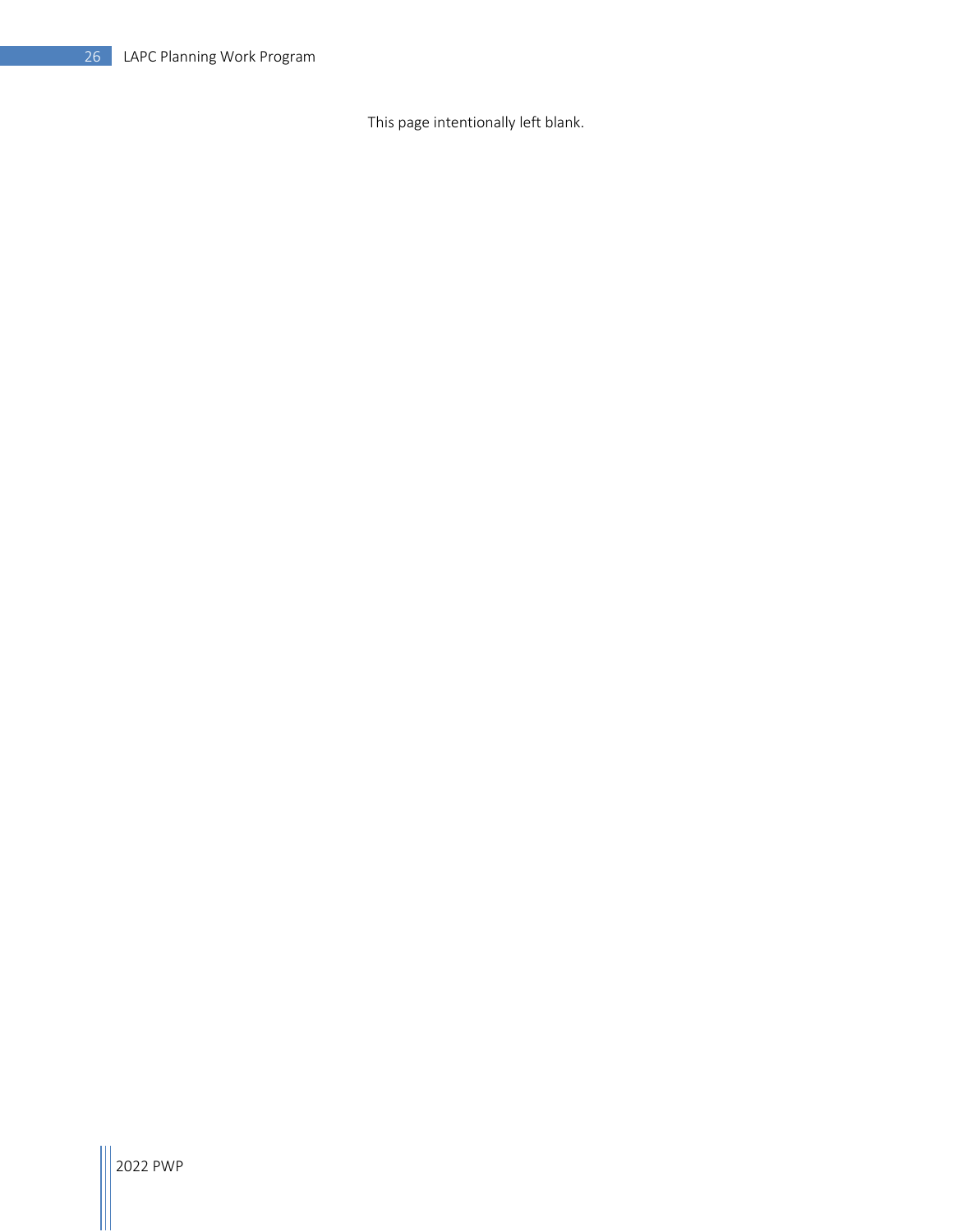# <span id="page-32-0"></span>Appendix E: Contact Information

#### LAPC Contact Information

La Crosse Area Planning Committee La Crosse County Administrative Center 212 6<sup>th</sup> Street N, Room 1200 La Crosse, Wisconsin 54601

LAPC Website [www.lacrossecounty.org/mpo](http://www.lacrossecounty.org/mpo)

Executive Director Peter Fletcher PH: (608) 785-5977 E-mail[: pfletcher@lacrossecounty.org](mailto:pfletcher@lacrossecounty.org)

Transportation Planner Jackie Eastwood PH: (608) 785-6141 E-mail[: jeastwood@lacrossecounty.org](mailto:jeastwood@lacrossecounty.org)

LAPC Subcommittees Technical Advisory Committee (TAC) Committee on Transit and Active Transportation (CTAT)

#### Department of Transportation Local Contacts

Wisconsin Wisconsin Department of Transportation Southwest Region, La Crosse Office 3550 Mormon Coulee Road La Crosse, WI 54601 Phone: (608) 785-9022 Fax: (608) 785-9969

- Angela Adams, Southwest Region Deputy Director PH: (608) 785-9022 E-mail[: Angela.Adams@dot.wi.gov](mailto:Angela.Adams@dot.wi.gov)
- Steve Flottmeyer, Region Planning Chief PH: (608) 785-9075 E-mail[: stephen.flottmeyer@dot.wi.gov](mailto:stephen.flottmeyer@dot.wi.gov)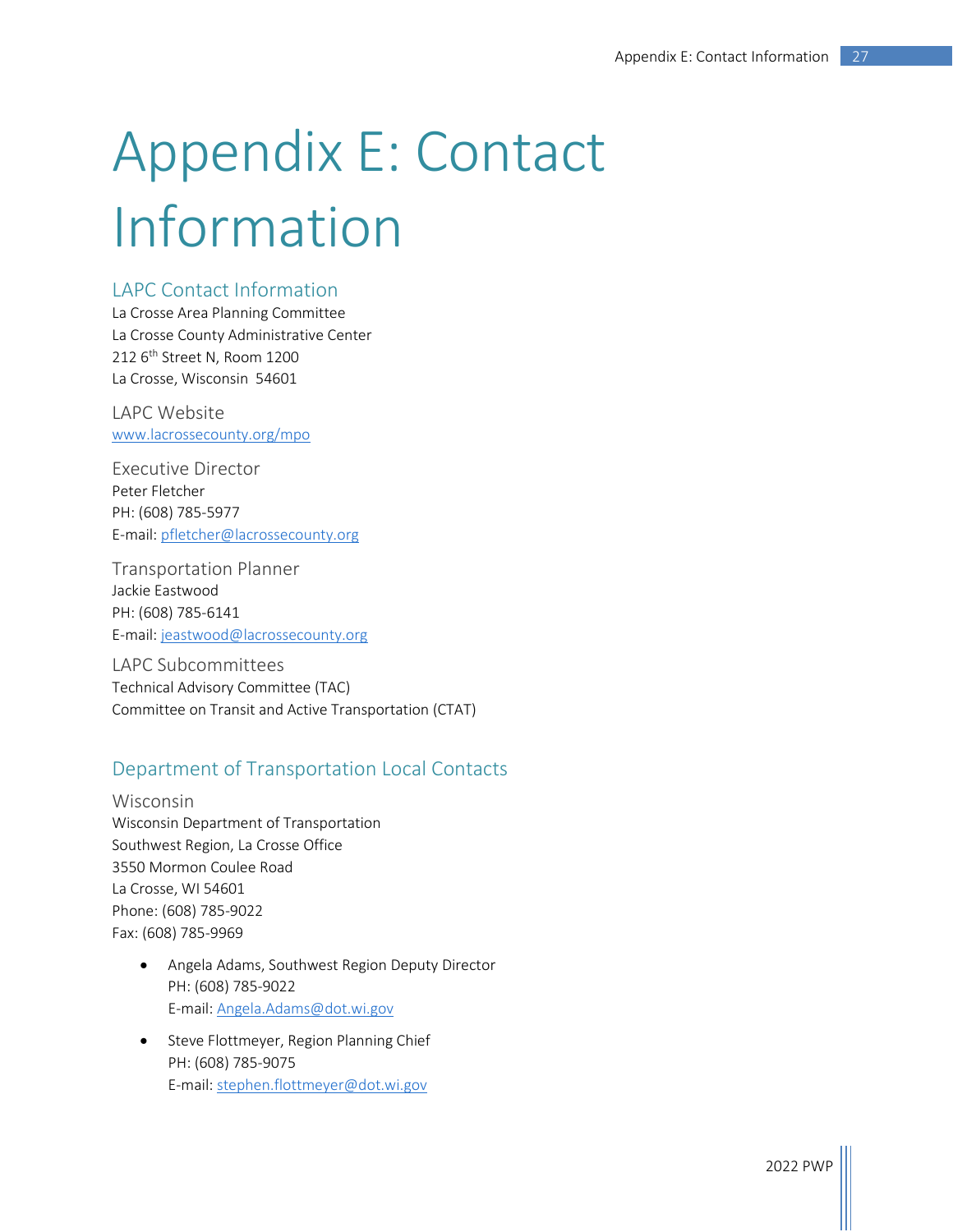• Francis Schelfhout, Urban and Regional Planner PH: (608) 785-9947 E-mail[: francis.schelfhout@dot.wi.gov](mailto:francis.schelfhout@dot.wi.gov)

Minnesota Minnesota Department of Transportation, District 6 2900 48th Street NW P.O. Box 6177 Rochester, MN 55903-6177 Phone: (507) 285-7350 Fax: (507) 285-7355

- Mark Schoenfelder, District Engineer PH: (507) 286-7552 E-mail[: mark.schoenfelder@state.mn.us](mailto:mark.schoenfelder@state.mn.us)
- Kurt Wayne, Principal Transportation Planner PH: (507) 286-7680 E-mail[: kurt.wayne@state.mn.us](mailto:kurt.wayne@state.mn.us)
- Matti Gurney, District Transit Project Manager E-mail[: matti.gurney@state.mn.us](mailto:matti.gurney@state.mn.us)

#### Department of Transportation State Contacts

Wisconsin Wisconsin Department of Transportation Office of the Secretary 4822 Madison Yards Way, P.O. Box 7910 Madison, WI 53707-7910

Division of Transportation Investment Management 4822 Madison Yards Way, P.O. Box 7913 Madison, WI 53707-7913

- Joseph Nestler, Administrator PH: (608) 266-6885 Email: [joseph.nestler@dot.wi.gov](mailto:joseph.nestler@dot.wi.gov)
- Jennifer Murray, Section Chief, Planning PH: (608) 264-8722 Email: [jennifer.murray@dot.wi.gov](mailto:jennifer.murray@dot.wi.gov)
- Jim Kuehn, Statewide MPO-RPC Coordinator PH: (608) 266-3662 Email: [james.juehn@dot.wi.gov](mailto:james.juehn@dot.wi.gov)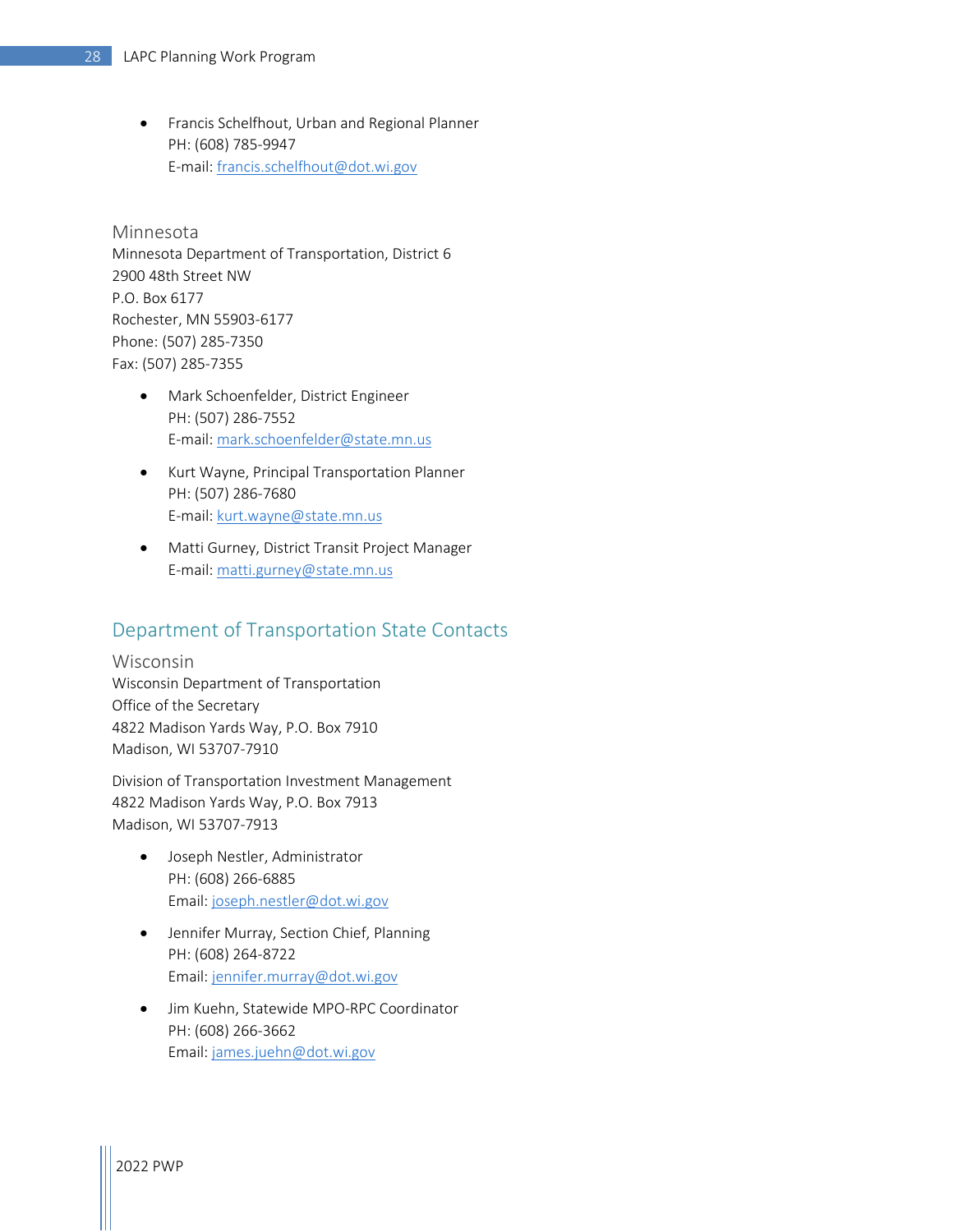• Jill Mrotek Glezinski, Bicycle & Pedestrian Coordinator PH: (608) 267-7757 Email: [jill.mrotekglezinski@dot.wi.gov](mailto:jill.mrotekglezinski@dot.wi.gov)

Minnesota Minnesota Department of Transportation Transportation Building, Mail Stop 440 395 John Ireland Blvd. St. Paul, Minnesota 55155

- Philip Schaffner, Transportation Planning Director, MnDOT Office of Transportation System Management PH: (651) 366-3743 Email: [philip.schaffner@state.mn.us](mailto:philip.schaffner@state.mn.us)
- Anna Pierce, Planning Program Coordinator, MnDOT Office of Transportation System Management PH: (651) 366-3793 Email: [Anna.M.Pierce@state.mn.us](mailto:Anna.M.Pierce@state.mn.us)
- Megan Neeck, Urban Transit Program Coordinator, MnDOT Office of Transit and Active Transportation PH: (651) 366-4174 Email: [megan.neeck@state.mn.us](mailto:megan.neeck@state.mn.us)

#### Department of Transportation Federal Contacts

Federal Transit Administration (FTA) Office of the Administrator 400 Seventh Street SW Washington, D.C. 20590

Region 5 200 W. Adams Street, Suite 320 Chicago, IL 60606

- Kelley Brookins, Regional Administrator PH: (312) 353-2789
- Evan Gross, Transportation Program Specialist PH: (312) 886-1619 Email: evan.gross@dot.gov
- Bill Wheeler, Area Representative, Wisconsin PH: (312) 353-2639 Email: [william.wheeler@dot.gov](mailto:william.wheeler@dot.gov)

Federal Highway Administration (FHWA)

Wisconsin Federal Highway Administration City Center West 525 Junction Rd, Ste 8000 Madison, WI 53717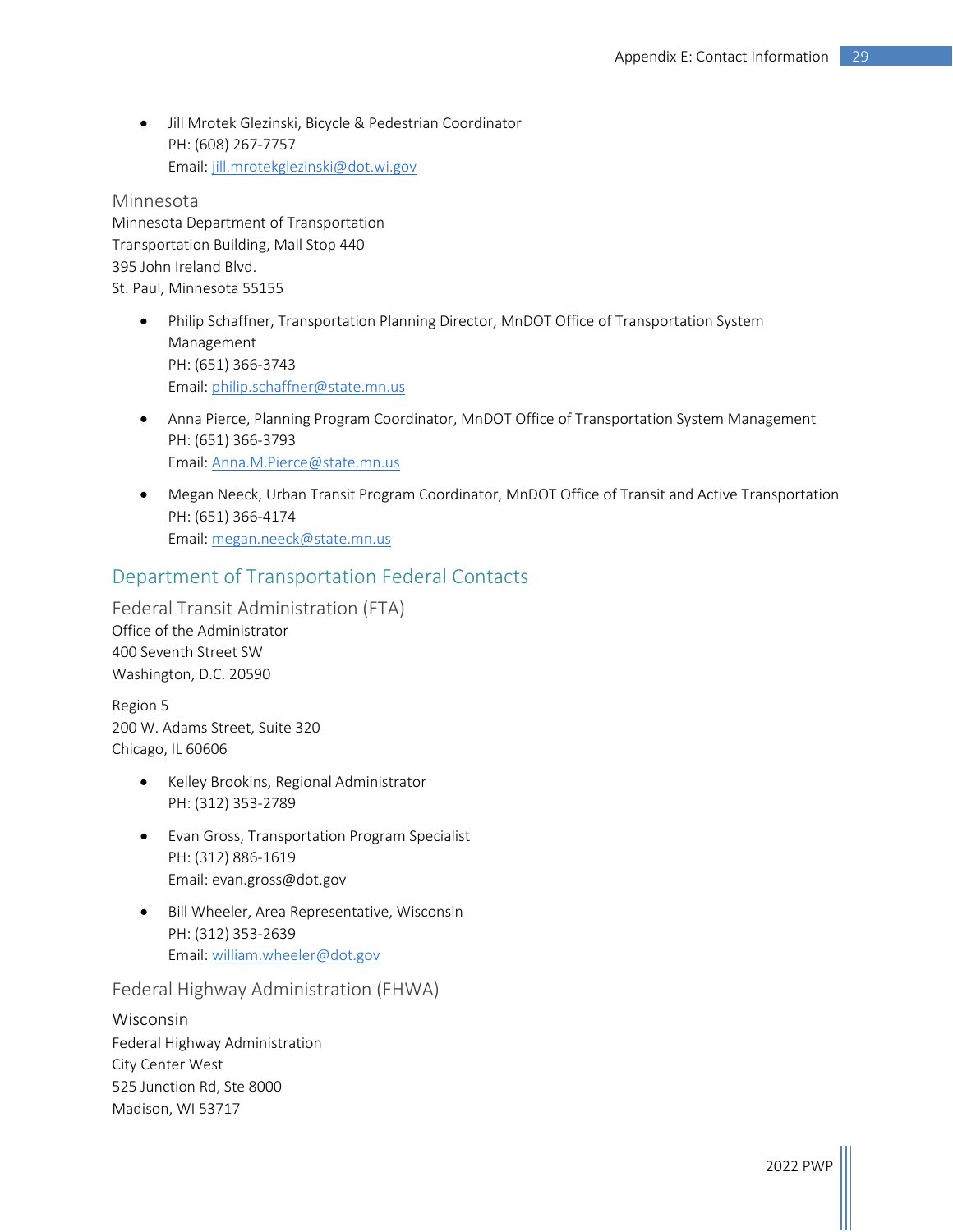• Karl Buck, Community Transportation Planner PH: (608) 829-7521 E-mail: karl.e.buck@dot.gov

#### Minnesota

Federal Highway Administration 180 E  $5^{\text{th}}$  St. Ste 930 St. Paul, Minnesota 55101

> • Bobbi Retzlaff, Community Planner PH: (651) 291-6125 E-mail[: roberta.retzlaff@dot.gov](mailto:roberta.retzlaff@dot.gov)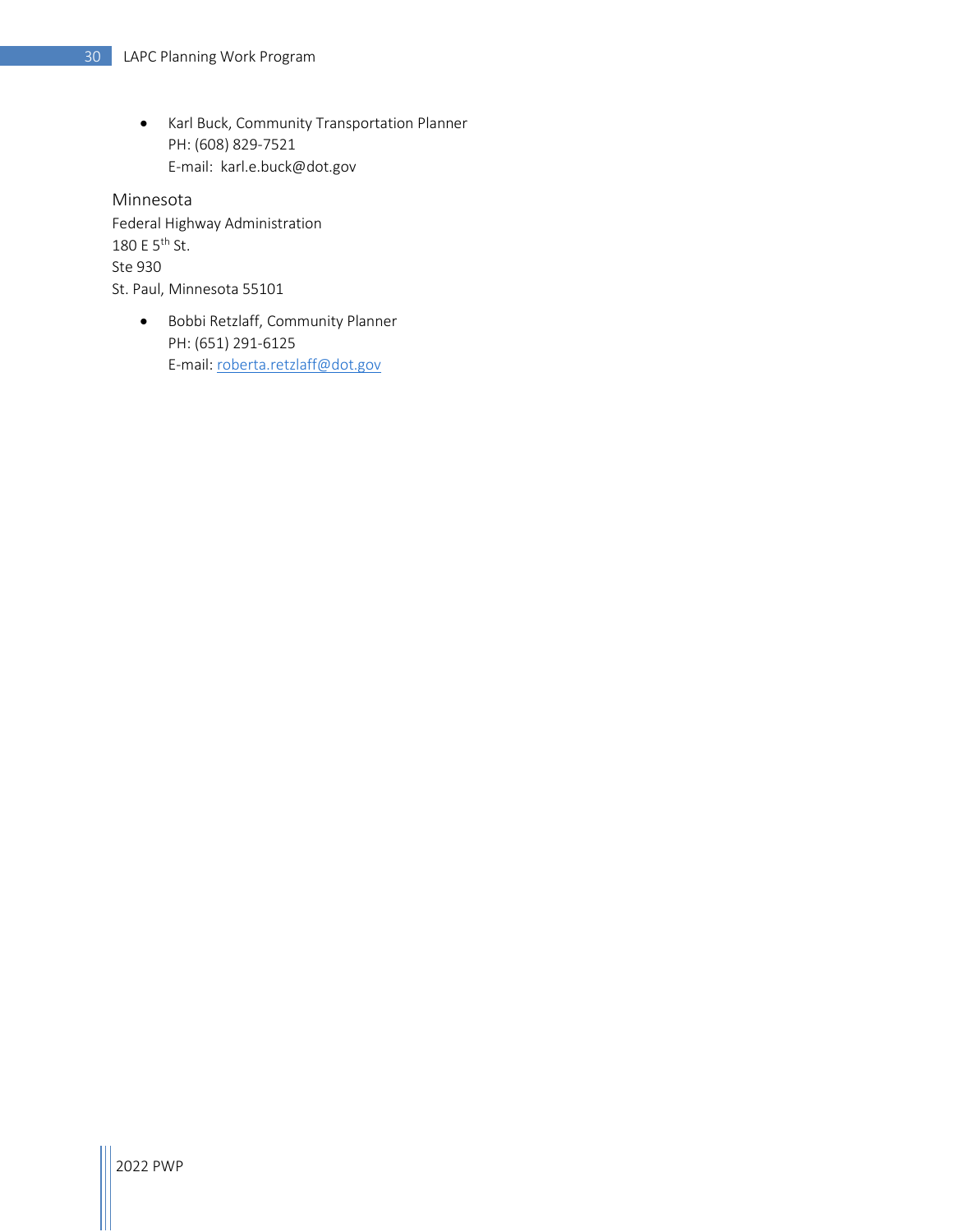## <span id="page-36-0"></span>Appendix F: Work Program Checklist

| <b>Program Document Component</b>                                                                             | Check/Page # |
|---------------------------------------------------------------------------------------------------------------|--------------|
| <b>COVER PAGE</b>                                                                                             |              |
| Name of MPO agency and area represented                                                                       | X            |
| FY of UPWP                                                                                                    | X            |
| Contact Information for MPO                                                                                   | X            |
| <b>TITLE PAGE</b>                                                                                             |              |
| Name of MPO Agency and area represented                                                                       | X            |
| Contact person and information                                                                                | X            |
| FY of UPWP                                                                                                    | X.           |
| Agencies providing funds or support - including agencies Logos                                                | X            |
| INTRODUCTION/PREFACE                                                                                          |              |
| Table of Contents                                                                                             | i-ii         |
| MPO Approval Resolution-signed                                                                                | 15-16        |
| Self-Certification-signed                                                                                     | 15-16        |
| Prospectus                                                                                                    | $2 - 3$      |
| Committee Lists-responsibilities, meetings                                                                    | Web, 3, 17   |
| Staff-names, positions and responsibilities with percentage of time<br>they will spend on MPO work activities | 3, 9         |
| Map-Regional MPO Coverage Area                                                                                | 4            |
| Planning Boundary                                                                                             | X            |
| Urbanized Area Boundary                                                                                       | X            |
| Air Quality Boundary*                                                                                         | N/A          |
| Ten Planning Factors                                                                                          | 5            |
| <b>UPWP</b>                                                                                                   | X            |
| Definition of UPWP purpose                                                                                    | 1            |
| Summary of previous Year's Accomplishments                                                                    | $6 - 7$      |
| Status of current activities                                                                                  | 8            |
| WORK ELEMENTS (Description of major work products and tasks)                                                  | 9            |
| UPWP                                                                                                          | 9            |
| Administration                                                                                                | $9 - 10$     |
| TIP - Development/Maintenance                                                                                 | 13           |
| LRTP - Development/Maintenance                                                                                | $10 - 11$    |
| Congestion Management Process/ITS*                                                                            | N/A          |